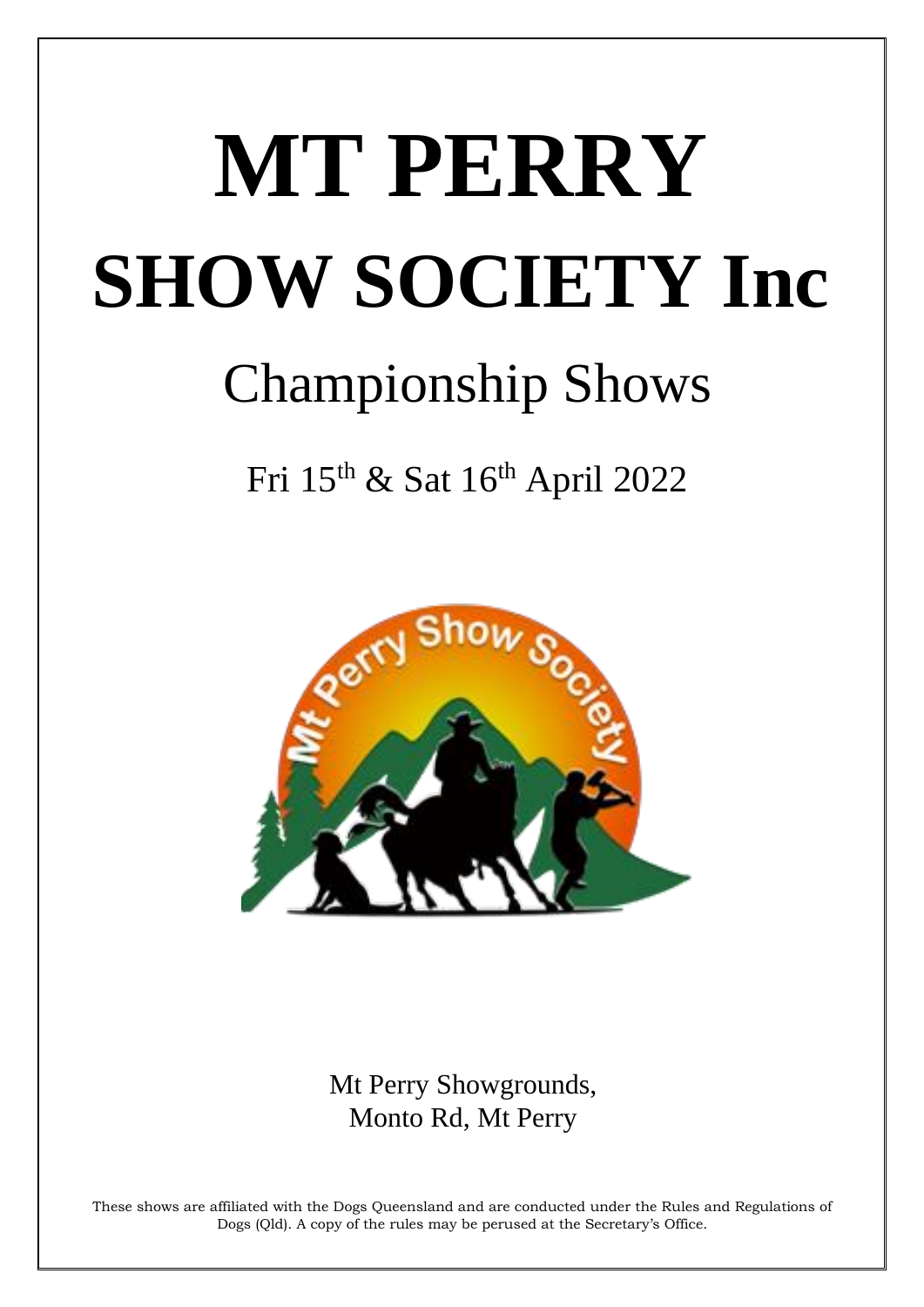# **MT PERRY SHOW SOCIETY INC CHAMPIONSHIP SHOWS**

Friday - Judging commences at 9:00am with Sweepstakes

**RING 1 - Mrs J Armatys (QLD)** - Groups 1, 5, 6 & 4

RING  $2$  – Mr A Weil (QLD) – Baby & Puppy Sweepstakes

**followed by -** Groups 2, 3, 7 & General Specials

**Show Manager - Mrs Maxine Hobson** 

Saturday - Judging commences at 9:00am with Sweepstakes

**RING 1 - Mrs M Hobson (QLD)** - Groups 1, 5, 6 & 4

RING 2 - Mrs J Armatys (QLD) - Baby & Puppy Sweepstakes

**followed by**  $-$  Groups 2, 3, 7 & General Specials

**Show Manager - Ms Valley Horne** 

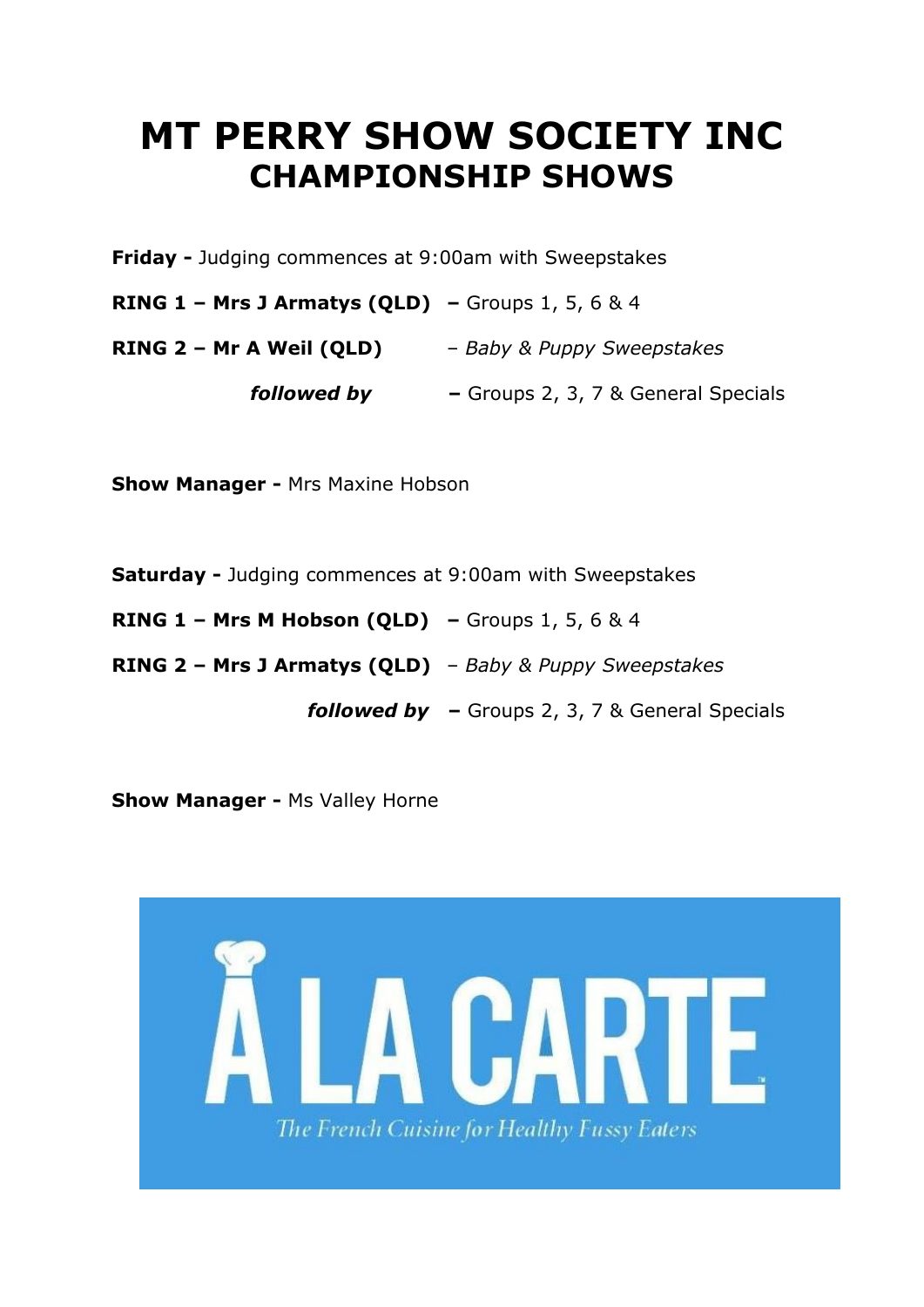# **Baby Puppy Sweepstakes - Judge: Mrs J Armatys (QLD)**

| 1st | 156                                                             | 2nd | 254 | 3rd                                                                                  |                       |
|-----|-----------------------------------------------------------------|-----|-----|--------------------------------------------------------------------------------------|-----------------------|
| 255 |                                                                 |     |     | Dean Dallinger & Monica Moore: OESHIH LETS GET READY TO RUMBLE 4100363269 02-11-2021 | Shih Tzu              |
| 254 | Mrs Anne Scott: BEADALE BRIGHT STAR EBONY 5100128605 01-11-2021 |     |     |                                                                                      | Schipperke            |
| 239 |                                                                 |     |     | Mr W & Mrs S Jones: MAZIKEEN PSYCHO KILLER 4100363056 31-10-2021                     | German Spitz (Mittel) |
| 156 |                                                                 |     |     | KL PEEK: EDENSUNDOWN DANCING QUEEN 2100576858 14-12-2021                             | Australian Shepherd   |
| 127 |                                                                 |     |     | Judy & Tony Glover: FELDJAEGER NOW DARE TO DREAM 4100365570 09-12-2021               | Weimaraner            |
| 98  |                                                                 |     |     | Terri Smith: TSPARKLE FLIRTING VIXEN 4100364619 06-12-2021                           | Cocker Spaniel        |

# Puppy Sweepstakes - Judge: Mrs J Armatys (QLD)

| 72  |    |     |     | S & K Whyatt: BELLJACKS I HEARD A RUMOUR 4100358889 28-07-2021                                | Jack Russell Terrier |
|-----|----|-----|-----|-----------------------------------------------------------------------------------------------|----------------------|
| 100 |    |     |     | Mrs. Tina Grey: KINTAIL SPIRIT OF HOPE 4100353635 18-04-2021                                  | Cocker Spaniel       |
| 111 |    |     |     | Alexandria Martin & Georgia Melville: GOLDMARTINI LET MY LUV WHIRL (AI) 4100360061 12-08-2021 | Golden Retriever     |
| 123 |    |     |     | Joshua and Rebecca Cook: SANDWOODLABS HEEZ GOTTHE SPARK 4100356495 02-06-2021                 | Labrador Retriever   |
| 166 |    |     |     | Mrs A P Walsh: FAIRENVY BLACK MAGIC 4100360519 10-09-2021                                     | Collie (Rough)       |
| 227 |    |     |     | AW & ML Bennett: LIKADYCE JUSTAGAMBLE IN VEGAS 4100358274 29-07-2021                          | Dalmatian            |
| 228 |    |     |     | AW & ML Bennett: LIKADYCE GOTCHA IN VEGAS 4100358273 29-07-2021                               | Dalmatian            |
| 1st | 72 | 2nd | 100 | 3rd                                                                                           |                      |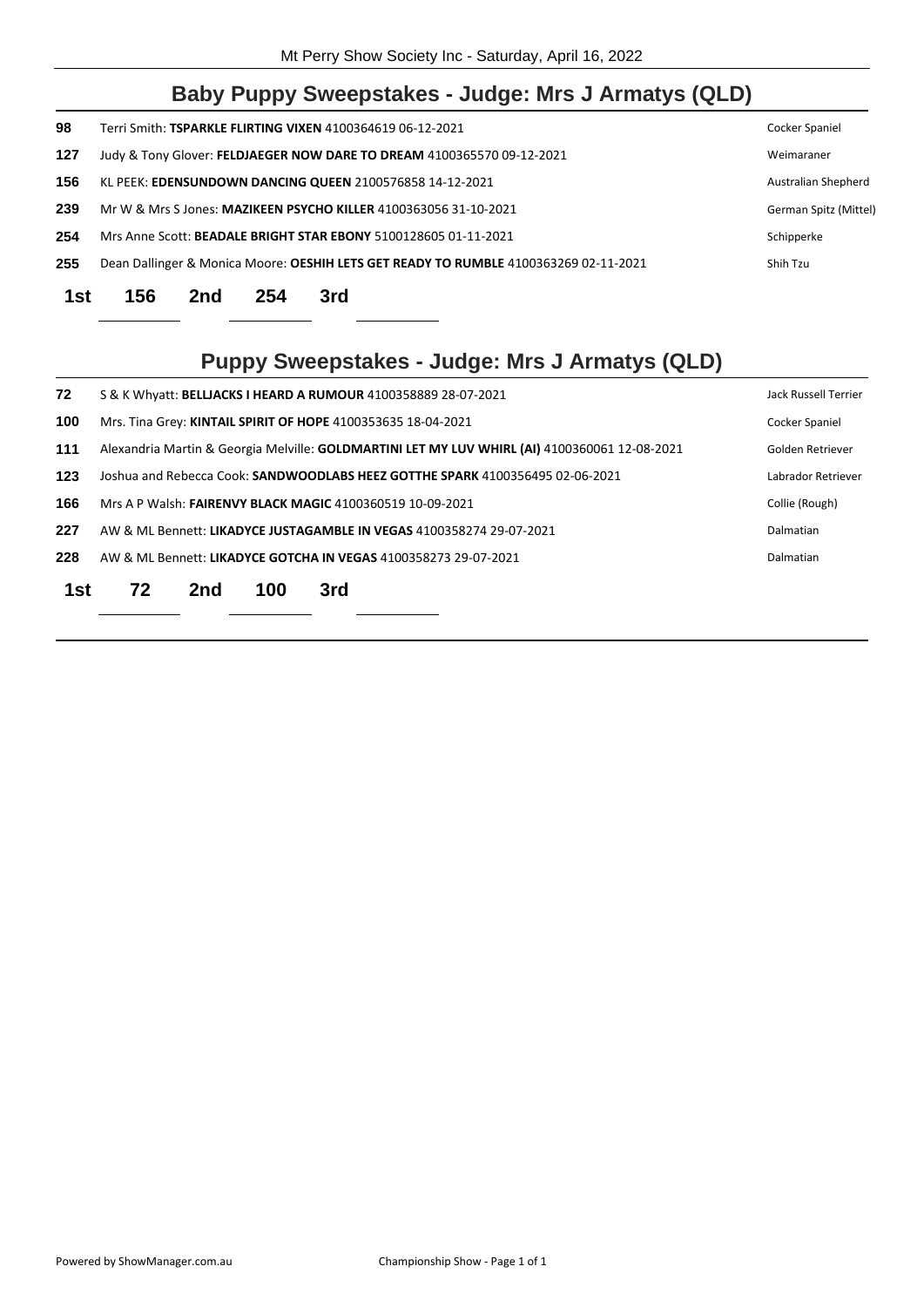# Group 1 - Toy Group

|                    | Mrs M Hobson (QLD)                                                                                       |  |  |  |  |  |
|--------------------|----------------------------------------------------------------------------------------------------------|--|--|--|--|--|
| <b>Start Time:</b> |                                                                                                          |  |  |  |  |  |
|                    | <b>Cavalier King Charles Spaniel</b>                                                                     |  |  |  |  |  |
|                    | <b>Class 5 - Intermediate Dog</b>                                                                        |  |  |  |  |  |
| 2                  | Ms Donna Dickson: CH SWINABIE WHEN RUMOURS RUN                                                           |  |  |  |  |  |
| $1st*$             | RIOT 4100329507 01-11-2019: Ch Bowalier Got The Magic                                                    |  |  |  |  |  |
|                    | In Me - Ch Morganlea Violets In Spring                                                                   |  |  |  |  |  |
|                    | <u>Class 9 - State Bred Dog</u>                                                                          |  |  |  |  |  |
| 3                  | Miss Amanda Dunne: FASUSQ TRUTH OR DARE (AI)                                                             |  |  |  |  |  |
| Absent             | 4100303794 03-03-2018: Ch Fasusq Bittersweet Symphony<br>-Grand Ch Marcavan Pretty Little Liar           |  |  |  |  |  |
| 4                  | Mrs C Ross: CH HOLLINGLEN BLACK OR WHITE 4100351651                                                      |  |  |  |  |  |
| 1st*               | 22-02-2021: Ch Hollinglen Top Gun - Hollinglen Tried Being                                               |  |  |  |  |  |
|                    | A Lady                                                                                                   |  |  |  |  |  |
| Сh                 | $\mathbf{2}$<br>4<br>$\overline{7}$<br>Pts<br>Res                                                        |  |  |  |  |  |
|                    | Class 1a - Baby Puppy Bitch                                                                              |  |  |  |  |  |
| 5                  | Ms. Lyn Dunne: ABERLOUR HOTLIPS HOULIHAN<br>4100366067 04-01-2022: Blacktree The Gambler - Ch            |  |  |  |  |  |
| Absent             | Aberlour Original Sin                                                                                    |  |  |  |  |  |
|                    | Class 3a - Puppy Bitch                                                                                   |  |  |  |  |  |
| 6                  | Ms Donna Dickson: SWINABIE YOU HAD ME AT HELLO                                                           |  |  |  |  |  |
| 1st*               | 4100358033 23-05-2021: Ch Westbury Hes The One - Ch                                                      |  |  |  |  |  |
|                    | Morganlea Violets In Spring                                                                              |  |  |  |  |  |
|                    | Class 4a - Junior Bitch                                                                                  |  |  |  |  |  |
| 7                  | Mrs C Ross: KAHLEYVALE THE CROWN JEWEL 4100350817                                                        |  |  |  |  |  |
| 1st*               | 10-02-2021: Blacktree The Gambler - Kahleyvale Go Tell My<br>Heart                                       |  |  |  |  |  |
| 8                  | Ms. Lyn Dunne: ABERLOUR PUTTIN ONTH RITZ                                                                 |  |  |  |  |  |
| Absent             | 4100353444 12-04-2021: Ch Kahleyvale Transcendence - Ch                                                  |  |  |  |  |  |
|                    | Aberlour Totl Eclipsovth Heart                                                                           |  |  |  |  |  |
|                    | Class 10a - Australian Bred Bitch                                                                        |  |  |  |  |  |
| 9                  | J & Y Faber: AUST CH NOONAMEENA MISS PERSONALITY<br>2100479116 25-06-2017: Noonameena Top Hat -          |  |  |  |  |  |
| 2nd                | Noonameena Oh Suzi                                                                                       |  |  |  |  |  |
| 10                 | Ms Donna Dickson: CH SWINABIE MAGIC IN SPRINGTIME                                                        |  |  |  |  |  |
| $1st*$             | 4100329504 01-11-2019: Ch Bowalier Got The Magic In Me<br>- Ch Morganlea Violets In Spring               |  |  |  |  |  |
|                    | 6<br>10                                                                                                  |  |  |  |  |  |
| Сh                 | $9$ Res $-$<br>Pts<br>BOB 6 Bitch Pts 11 R/Up 10 Bitch                                                   |  |  |  |  |  |
|                    |                                                                                                          |  |  |  |  |  |
| 12.                | Class 18 - Neuter Dog<br>J & Y Faber: AUST NEUTER & CH NOONAMEENA ORION                                  |  |  |  |  |  |
| $1st^*$            | <b>STAR</b> 2100373118 17-11-2012: Aust Grand Ch Innesveil                                               |  |  |  |  |  |
|                    | Classic Dancer - Innesveil Southern Belle                                                                |  |  |  |  |  |
| BNOB               | <b>12 Dog</b> Pts 6 R/Up-Res                                                                             |  |  |  |  |  |
|                    |                                                                                                          |  |  |  |  |  |
|                    | <b>Chihuahua (Long Coat)</b>                                                                             |  |  |  |  |  |
|                    | <u> Class 3 - Puppy Dog</u>                                                                              |  |  |  |  |  |
| 13                 | Jessica Myers: COUNTRYCHI HOCUS POCUS 4100362097<br>13-09-2021: Chaniekan My Hearts On Fire - Countrychi |  |  |  |  |  |
| $1st*$             | Magic After Midnight                                                                                     |  |  |  |  |  |
| Ch                 | 13<br>6<br><b>Pts</b>                                                                                    |  |  |  |  |  |
|                    | Class 1a - Baby Puppy Bitch                                                                              |  |  |  |  |  |
| 14                 | P & A Schultze: INVALHALLA CHILLI MARGARITA                                                              |  |  |  |  |  |
| 2nd                | 2100576338 27-10-2021: Invalhalla Boot Legger - Ch                                                       |  |  |  |  |  |
|                    | Beebopchi Waikiki Woman                                                                                  |  |  |  |  |  |
| 15                 | Mrs Melissa Sticklen: CHEEKYCHI FASHION STATEMENT                                                        |  |  |  |  |  |
|                    |                                                                                                          |  |  |  |  |  |
| $1st^*$            | 2100579500 16-12-2021: Cheekychi A Star Is Born -<br>Cheekychi Dazzle By Design                          |  |  |  |  |  |
|                    | Class 2a - Minor Puppy Bitch                                                                             |  |  |  |  |  |

**ME** 2100573080 13-09-2021: Cheekychi N Thats How Its 1st\* ME 2100573080 13-09-2021: Ch<br>Done - Cheekychi Music N Lyrics

# **Class 3a - Puppy Bitch**

17 Mrs Melissa Sticklen: **COUNTRYCHI HEARTS DESIRE** 4100357796 26-06-2021: Ch. Chaniekan My Hearts On Fire 1st 4100557790 20-00-2021.<br>Grandimage Such Is Life

# **Class 4a - Junior Bitch**

18 Jessica Myers: **MEGLITZY QUEEN CLEOPATRA** 4100347151 30-11-2020: Meglitzy Ryobi When N Only - Meglitzy 1st\* <sup>30-11-2020: Meglitzy R</sup><br>Mademoiselle Roberta

| Ch | 16                 | <b>Pts</b> | - 8 | Res | 18                   |
|----|--------------------|------------|-----|-----|----------------------|
|    | BOB 16 Bitch Pts 9 |            |     |     | R/Up 18 <b>Bitch</b> |

# Chihuahua (Smooth Coat)

### **Class 5 - Intermediate Dog**

- 19 Jessica Myers: **CH. PACORRO HIDDEN ACE** 4100337881 07-
- 06-2020: Pacorro From Koals To Ashes Pacorro Darrie Star Flash **1st**

# **Class 11 - Open Dog**

20 H Winter & P & A Schultze: **CH INVALHALLA BARK AT THE MOON** 2100501198 11-07-2018: Ch Cairford Childs Play - **1st\*** MUON 2100501198 11-07-201

| Ch | 20 | Pts | Res | 19 |
|----|----|-----|-----|----|
|    |    |     |     |    |

# **Class 2a - Minor Puppy Bitch**

21 Jessica Myers: **JENDRIKA SUMMER ENVY** 4100361180 18- 09-2021: Pacorro Hidden Ace - Sompeeto Maisie **1st\***

### **Class 3a - Puppy Bitch**

# 22 P & A Schultze: **INVALHALLA CALIFORNICATION**

2100566963 20-05-2021: Mystic Legion Sirius (Imp Grc) - Invalhalla Whisprz Ova Blaktea **1st\***

### **Class 5a - Intermediate Bitch**

| 23<br>$1st*$ |    |            |   |     | (Imp Can) - Ch. Waikiki Girl Adorable Puppy (Imp Aut) | Mrs Melissa Sticklen: CH. CHANIEKAN SOPHIE MY LOVE<br>2100543510 11-05-2020: Am. Ch. Ch. Tegs After The Fire |
|--------------|----|------------|---|-----|-------------------------------------------------------|--------------------------------------------------------------------------------------------------------------|
| Ch           | 23 | <b>Pts</b> | 8 | Res | 21                                                    |                                                                                                              |
|              |    |            |   |     |                                                       |                                                                                                              |

# BOB **20 Dog** Pts **10** R/Up **23 Bitch**

# Chinese Crested Dog

# **Class 11 - Open Dog**

| 24     | MrJ & Mrs S Cook: SUP.CH KARAKUSH HAIRY KRISHNA   |
|--------|---------------------------------------------------|
| Absent | 2100402472 15-02-2014: Ch Fyredragon Whisperin De |
|        | Gabritho Karakush Puffy Th Vampireslayr           |

# Ch Pts

- **Class 3a - Puppy Bitch**
- 25 Miss Cassie Hatfield: **CASMAI ITS ALL ABOUT SPARKLE**
	- 4100355336 18-05-2021: Ch Casmai American Heartthrob 1st\* 4100355336 18-05-2021: Ch Casm<br>Ch Casmai Cort With No Knickers

# **Class 9a - State Bred Bitch**

# 26 Cassie Hatfield: **SUP CH CASMAI MISBEHAVIN MADAM**

- 4100283089 07-11-2016: Gr Ch Casmai Hit Th Road Jack 1st\* 4100283089 07-11-20<br>Ch Casmai Strip Tease
- Ch **25** Pts **7** Res **26** BOB **25 Bitch** Pts **7** R/Up **26 Bitch**

# Griffon Bruxellois

### **Class 3 - Puppy Dog**

- 27 VEN GRASSO: **MAJOMARC EZRA KAZARI** 4100356731 09- 06-2021: Ch Los Chatos Del Norte Rasta Man - Gbz Ch Los 1st<sup>\*</sup> Ub-2021: Ch Los Chatos Del<br>Chatos Del Norte Cornelia
- BOB-Ch **27 Dog** Pts **6**

# Italian Greyhound

# **Class 4 - Junior Dog**

28 T Elliot-Dixon: **TRYRICH SAINT PATRICK** 4100652064 17-03- 2021: Ch Samutra Jt Nickodemous - Ch Zanbellia Raindrops 1st<sup>\*</sup> 2021: Ch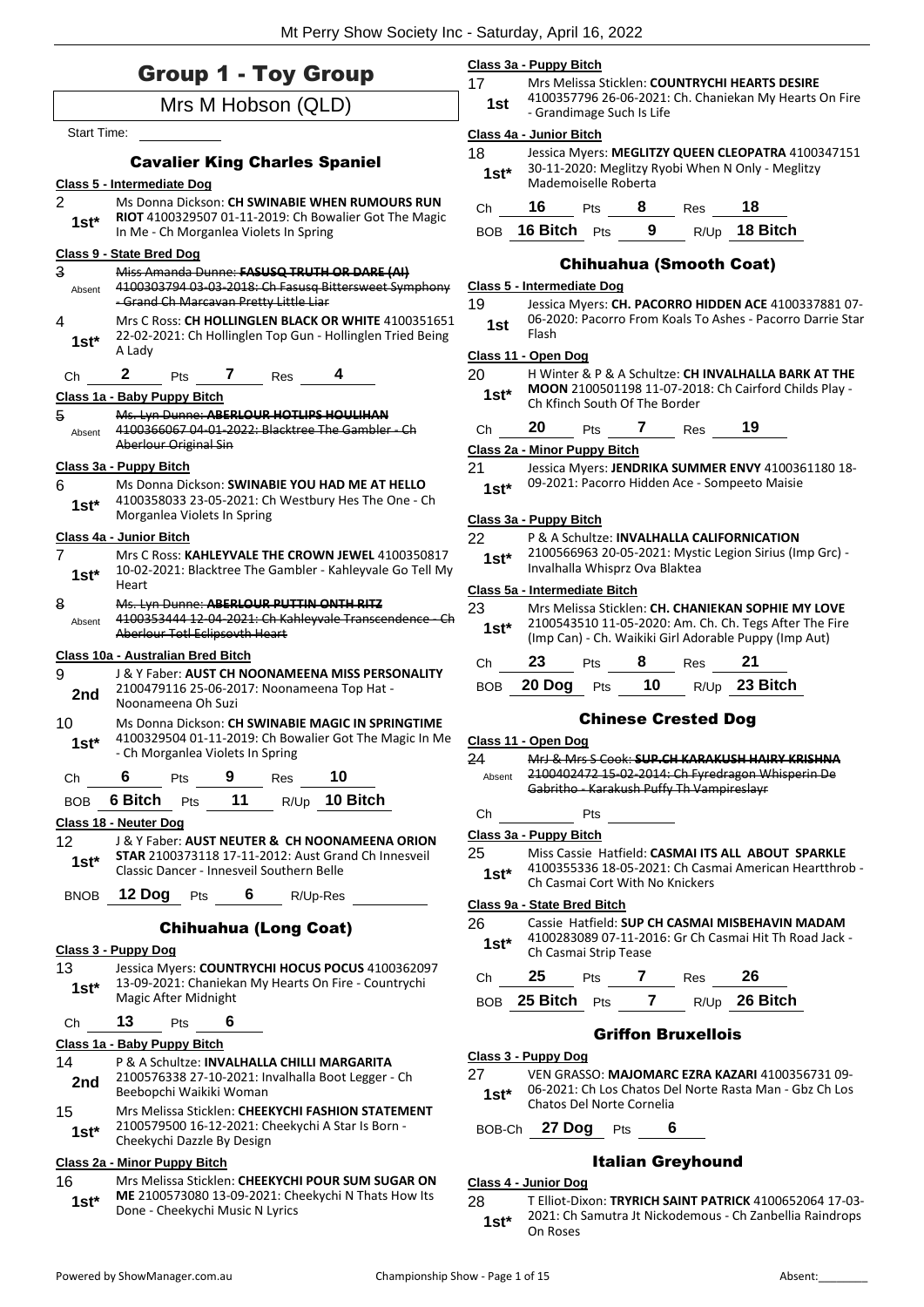Mt Derry Show Seciety Inc. Seturday, April 16, 2022

|            |                                                                                                                  |                                                           | IVIL PEITY SHOW SOCIETY THE - Saturday, April 16, 2022                                                |  |  |
|------------|------------------------------------------------------------------------------------------------------------------|-----------------------------------------------------------|-------------------------------------------------------------------------------------------------------|--|--|
|            |                                                                                                                  |                                                           |                                                                                                       |  |  |
|            | Class 10 - Australian Bred Dog                                                                                   | 41                                                        | Penny Driver: DREAMFOREVER POT O PERFECT                                                              |  |  |
| 29         | S&M Reeve / J Hardwicke & Mr J / Mrs S Cook: AUST. CH.<br>PICCINO NEXT LEVEL 2100564373 23-03-2021: Piccino King | 1st                                                       | 4100365614 21-11-2021: Ch. Dreamforever Pot O Cash -                                                  |  |  |
| $1st*$     | Of Bling - Ch Piccino Excuse My French                                                                           | Ch. Dreamforever Pash N Pop<br>Class 5 - Intermediate Dog |                                                                                                       |  |  |
| Ch         | 29<br>$\mathbf{7}$<br>28<br>Pts<br>Res                                                                           | 42                                                        | Penny Driver: CH. DREAMFOREVER POT O CASH                                                             |  |  |
|            | Class 2a - Minor Puppy Bitch                                                                                     | 1st                                                       | 4100339214 14-03-2020: Ch.Pomquest Pot O Gold - Ch.                                                   |  |  |
| 30         | Mrs. Tiana elliott-dixon: FUNHUND MISS BOUNCEY                                                                   |                                                           | Posmo Chocolate Drop                                                                                  |  |  |
| $1st*$     | 4100359962 28-07-2021: Aust Ch.Samutra Jt Nickodemus -                                                           |                                                           | Class 9 - State Bred Dog                                                                              |  |  |
|            | Aust.Ch Funhund Solar Ecclips                                                                                    | 43                                                        | Leanne lovering: CH CHIPBON MIGHTY MOUSE                                                              |  |  |
| Ch         | 30<br>6<br>Pts                                                                                                   | $1st*$                                                    | 4100313220 02-11-2018: Ch Oakees Eaton - Arderne A Star                                               |  |  |
|            |                                                                                                                  |                                                           | In The Making                                                                                         |  |  |
| <b>BOB</b> | 8<br>29 Dog<br>28 Dog<br>Pts<br>R/Up                                                                             |                                                           | Class 10 - Australian Bred Dog                                                                        |  |  |
|            | Lowchen                                                                                                          | 44                                                        | Mrs I McIntyre: ISHKABON FIRST IN LINE 4100317148 18-                                                 |  |  |
|            |                                                                                                                  | 1st                                                       | 01-2019: Chipbon You Are Special - Ch. Tupishka Lovin Me                                              |  |  |
|            | Class 5 - Intermediate Dog                                                                                       |                                                           | Toast                                                                                                 |  |  |
| 31         | T Ellem & D Freese: CH BEAUQUETE ON POINT 4100326907                                                             | Ch                                                        | 43<br>44<br>8<br>Pts<br>Res                                                                           |  |  |
| $1st*$     | 28-09-2019: Sup Ch Paceaway Tophat N Tails - Ch Paceaway<br>Onya Broomstick                                      |                                                           | Class 1a - Baby Puppy Bitch                                                                           |  |  |
|            |                                                                                                                  | 45                                                        | JILL NANCARROW: SUNNIOAKS MOOKAITE LUCKYGEM                                                           |  |  |
|            | BOB-Ch 31 Dog Pts<br>6                                                                                           | 2nd                                                       | 2100579854 27-12-2021: Posmo Sampson - Difore Black                                                   |  |  |
|            |                                                                                                                  |                                                           | <b>Velvet And Lace</b>                                                                                |  |  |
|            | <b>Miniature Pinscher</b>                                                                                        | 47                                                        | Penny Driver: DREAMFOREVER POT O DREAMS                                                               |  |  |
|            | Class 4 - Junior Dog                                                                                             | $1st*$                                                    | 4100365615 21-11-2021: Ch. Dreamforever Pot O Cash - Ch                                               |  |  |
| 33         | A Anson: CH. SILVERINO POETIC JUSTICE 2100562079 02-                                                             |                                                           | Dreamforever Pash N Pop                                                                               |  |  |
| $1st*$     | 02-2021: Yaramanlodge Show No Mercy (Ai) - Silverino                                                             |                                                           | Class 3a - Puppy Bitch                                                                                |  |  |
|            | <b>Warrior Princess</b>                                                                                          | 48                                                        | MRS K MARESSE: BUTTERFLYDEN GODDESS OF DAWN                                                           |  |  |
| Ch         | 33<br>6<br>Pts                                                                                                   | $1st^*$                                                   | 4100358543 16-07-2021: Ch. Dreamforever Pot Of Cash -<br>Dreamforever Im Not Poison Ivy               |  |  |
|            | Class 2a - Minor Puppy Bitch                                                                                     |                                                           |                                                                                                       |  |  |
| 34         | A Anson: LAPINSCHA DARE TO DAZZLE 4100361599 05-10-                                                              |                                                           | Class 4a - Junior Bitch                                                                               |  |  |
| $1st*$     | 2021: Silverino Invincible - Ch. Desugar Miss Violet Deville                                                     | 49                                                        | Penny Driver: JORDYSONG ROSE OF MY HEART<br>2100560874 14-03-2021: Ch. Pomquest True Blue-            |  |  |
|            |                                                                                                                  | Absent                                                    | Jordysong Beautiful Dreamer                                                                           |  |  |
| Ch         | 34<br>6<br>Pts                                                                                                   |                                                           | Class 5a - Intermediate Bitch                                                                         |  |  |
| <b>BOB</b> | 7<br>33 Dog<br>R/Up 34 Bitch<br>Pts                                                                              | 50                                                        | Leanne lovering: ISHKABON LILLY ROSE 4100342055 04-09-                                                |  |  |
|            |                                                                                                                  | $1st^*$                                                   | 2020: Tupishka Lil Drop Of Honey - Difiore Black Magic                                                |  |  |
|            |                                                                                                                  |                                                           |                                                                                                       |  |  |
|            | <b>Papillon</b>                                                                                                  |                                                           | Hollyhock                                                                                             |  |  |
|            |                                                                                                                  |                                                           |                                                                                                       |  |  |
|            | Class 5 - Intermediate Dog                                                                                       |                                                           | Class 10a - Australian Bred Bitch                                                                     |  |  |
| 35         | W & J STEWART- COOK: GOODVIBES BLUE RHYTHM<br>4100344992 14-10-2020: Supreme Ch Goodvibes Blue By                | 51                                                        | Bianca Hickey: CH. POMQUEST PRECIOUS 4100314955 19-<br>12-2018: Sup.Ch. Pomquest Fame N Fortune - Ch. |  |  |
| $1st*$     | You - Aust Ch Sailoz Angels On The Moon                                                                          | $1st*$                                                    | Pomquest Magical Story                                                                                |  |  |
|            | Class 10 - Australian Bred Dog                                                                                   | Ch                                                        | 51<br>50<br>8<br><b>Pts</b><br>Res                                                                    |  |  |
| 36         | W & J STEWART-COOK / KRISTY LEWIS: SAILOZ RUSSIAN                                                                |                                                           | 11                                                                                                    |  |  |
| $1st^*$    | TIGER 5100120746 19-08-2020: Supreme Ch Inter Win                                                                |                                                           | BOB 51 Bitch Pts<br>R/Up 50 Bitch                                                                     |  |  |
|            | Destined To Shine (Imp Usa) - Goodvibes Wild Flower                                                              |                                                           | <b>Pug</b>                                                                                            |  |  |
| Ch         | 35<br>36<br>Pts<br>7<br><b>Res</b>                                                                               |                                                           |                                                                                                       |  |  |
|            | Class 4a - Junior Bitch                                                                                          | 52                                                        | Class 1 - Baby Puppy Dog<br>T. Waters: HOSTWILL LETS START A RIOT 4100366163 02-                      |  |  |
| 37         | W & J STEWART-COOK: TAPDOGS FASCINATING RHYTHM                                                                   |                                                           | 01-2022: Sup. Ch. Ambaron Comin Thru Now - Ch. Hostwill                                               |  |  |
| $1st*$     | 3100422950 25-11-2020: Ch Goodvibes Tap To The Rhythm                                                            | 1st                                                       | Lotus Flower                                                                                          |  |  |
|            | - Goodvibes Rhythm Of My Heart                                                                                   |                                                           | Class 4 - Junior Dog                                                                                  |  |  |
|            | Class 11a - Open Bitch                                                                                           | 53                                                        | Gwladys M Buckley: BURJOISE BETTYS BOY 4100347011                                                     |  |  |
| 38         | W & J STEWART-COOK: AUST CH GOODVIBES ICE BREAKER                                                                | $1st*$                                                    | 27-11-2020: Ch Saxten Gold Ledgen - Ch Burjoise Betty Boo                                             |  |  |
| $1st*$     | 4100252105 25-11-2014: Grand Ch Sailoz Touch O Frost -                                                           |                                                           |                                                                                                       |  |  |
|            | Grand Ch/ Neuter Ch Jaroma Lady Arabella (Imp Uk)                                                                |                                                           | Class 10 - Australian Bred Dog                                                                        |  |  |
| Ch         | 38<br>$7^{\circ}$<br>37<br>Pts<br>Res                                                                            | 54                                                        | W.S & M.H Winter & T. Waters: SUP. CH. AMBARON                                                        |  |  |
| <b>BOB</b> | 38 Bitch Pts<br>9<br>$R/Up$ 36 Dog                                                                               | $1st^*$                                                   | COMIN THRU NOW 4100292034 30-05-2017: Sup. Ch.                                                        |  |  |
|            | Class 18a - Neuter Bitch                                                                                         |                                                           | Lolworth Dian Shi Chengjin - Ch. Pendidi Little Black Raven                                           |  |  |
| 39         | MRS L PRONGER: GOODVIBES SPECIAL EDITION                                                                         |                                                           | Class 11 - Open Dog                                                                                   |  |  |
|            | 4100318240 02-02-2019: Aust Grand Champion Jaroma                                                                | 55                                                        | Mrs M D and Ms W M Burgess: TROYCOLE GUESS WHOS                                                       |  |  |
| $1st^*$    | Glen Egin (Imp Uk) - Aust Ch Sailoz Angels On The Moon                                                           | Absent                                                    | <b>BACK 2100508738 01 10 2018: Ch Troycole The Last</b>                                               |  |  |
|            | BNOB 39 Bitch Pts<br>6<br>R/Up-Res                                                                               |                                                           | Samurai - Ch Troycole Little Miss Sunshine                                                            |  |  |
|            |                                                                                                                  | Ch                                                        | 54<br>53<br>7<br>Pts<br>Res                                                                           |  |  |

56 W.S & M.H Winter & T. Waters: **HOSTWILL O NO NANETTE** 4100366161 02-01-2022: Sup. Ch. Ambaron Comin Thru 1st<sup>\*</sup> 4100366161 02-01-2022: Sup. C<br>Now - Ch. Hostwill Lotus Flower

2nd 4100364866 23-11-2021: Dreamforever Heavens Parti

**Class 1 - Baby Puppy Dog**

40 MRS K MARESSE: **DREAMFOREVER RAISE THE STAKES**

4100364866 23-11-2021: Dreamforever Kawaiikuma -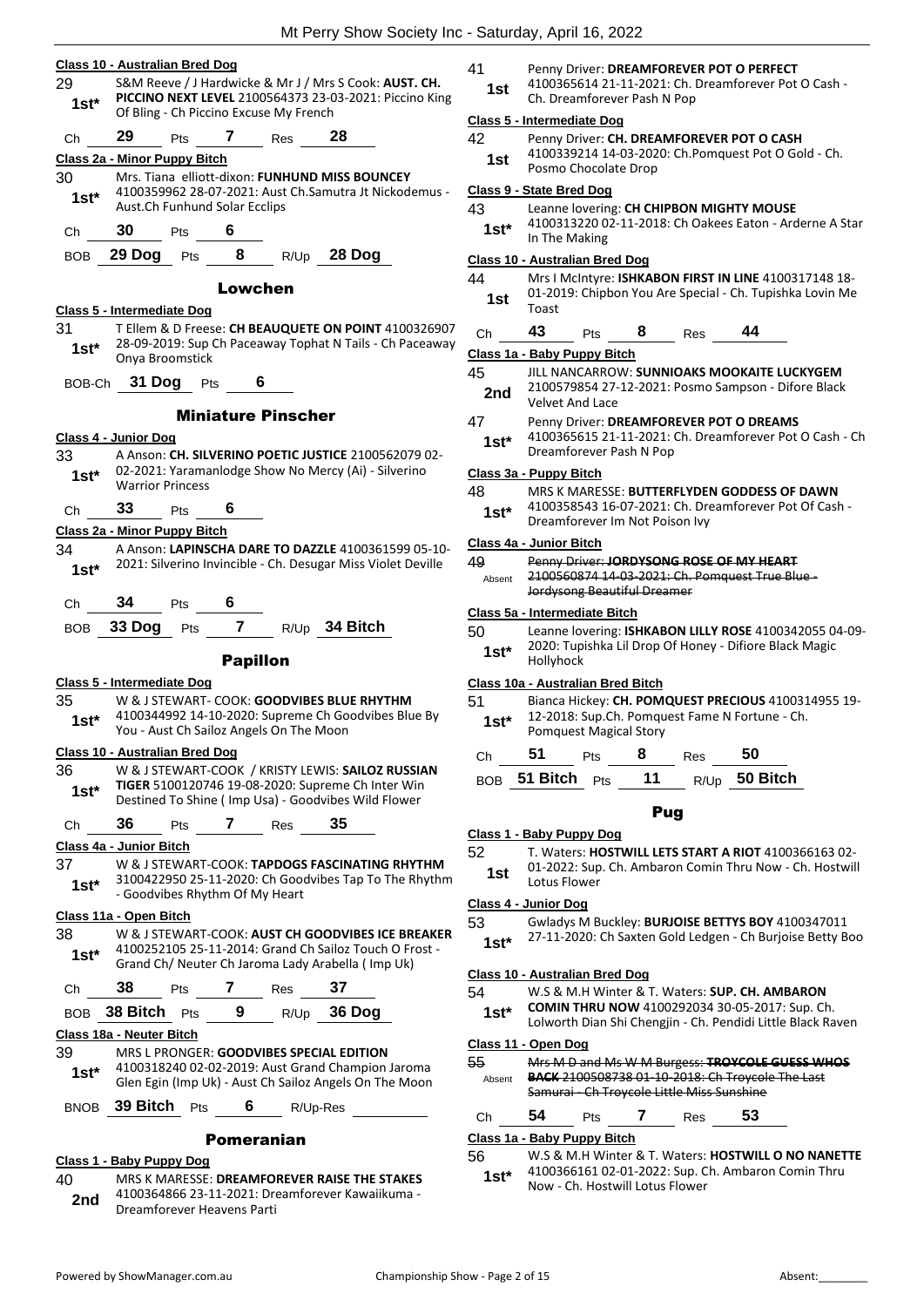|                                                                                                                                              | Class 2a - Minor Puppy Bitch                                                                                                                    |            |  |                   |                                                                                                                    |  |
|----------------------------------------------------------------------------------------------------------------------------------------------|-------------------------------------------------------------------------------------------------------------------------------------------------|------------|--|-------------------|--------------------------------------------------------------------------------------------------------------------|--|
| 57 a<br>Absent                                                                                                                               | Mrs M D and Ms W M Burgess: ROSEMARIECHI PORCHA<br>4100363156 28-08-2021: Ch Saxten Golden Ledgen -<br>Rosemariechi Lil Miss Sunshine           |            |  |                   |                                                                                                                    |  |
|                                                                                                                                              | <u> Class 3a - Puppy Bitch</u>                                                                                                                  |            |  |                   |                                                                                                                    |  |
|                                                                                                                                              | 58 —<br>Mrs J Whitney: KABOVA ON STANDBY 2100565425 28-05-<br>2021: Ch Kabova Last Man Standing - Grand Ch Kabova Pye<br>$1st^*$<br>In The Skye |            |  |                   |                                                                                                                    |  |
|                                                                                                                                              | Class 5a - Intermediate Bitch                                                                                                                   |            |  |                   |                                                                                                                    |  |
| 59 —                                                                                                                                         | Ch. Gremish Steel The Show                                                                                                                      |            |  |                   | Gwladys M Buckley: GRAMISH SNAP CRACKLE 3100405208<br>1st* 12-01-2020: Am.Ch.Sup.Ch.Caper's Snap To It (Imp Usa) - |  |
|                                                                                                                                              | Ch 59 Pts 7 Res 58                                                                                                                              |            |  |                   |                                                                                                                    |  |
|                                                                                                                                              |                                                                                                                                                 |            |  |                   | BOB 54 Dog Pts 9 R/Up 59 Bitch                                                                                     |  |
|                                                                                                                                              |                                                                                                                                                 |            |  | Yorkshire Terrier |                                                                                                                    |  |
|                                                                                                                                              | Class 9a - State Bred Bitch                                                                                                                     |            |  |                   |                                                                                                                    |  |
| Mrs T J & Mrs A L Dixon: FURPERSON YORKSHIRE PUDDING<br>4100316558 09-01-2019: Ausilk Ogalileo - Furperson Lil Ray<br>$1st^*$<br>Of Sunshine |                                                                                                                                                 |            |  |                   |                                                                                                                    |  |
|                                                                                                                                              | BOB-Ch <b>60 Bitch</b> Pts                                                                                                                      |            |  | 6                 |                                                                                                                    |  |
| <b>Group 1 - Specials</b>                                                                                                                    |                                                                                                                                                 |            |  |                   |                                                                                                                    |  |
| Ract                                                                                                                                         |                                                                                                                                                 | 21 Iowchon |  |                   |                                                                                                                    |  |

| しじごし<br>Pts: 25 | T Ellem & D Freese: Ch Beauquete On Point                                                            |
|-----------------|------------------------------------------------------------------------------------------------------|
| R/Up<br>Pts: 15 | <b>Cavalier King Charles Spaniel</b><br>6<br>Ms Donna Dickson: Swinabie You Had Me At Hello          |
| <b>Baby</b>     | 56<br>Pug<br>W.S & M.H Winter & T. Waters: Hostwill O No Nanette                                     |
| Minor           | 16<br><b>Chihuahua (Long Coat)</b><br>Mrs Melissa Sticklen: Cheekychi Pour Sum Sugar On Me           |
| <b>Puppy</b>    | <b>Cavalier King Charles Spaniel</b><br>6<br>Ms Donna Dickson: Swinabie You Had Me At Hello          |
| Junior          | 33<br><b>Miniature Pinscher</b><br>A Anson: Ch. Silverino Poetic Justice                             |
| <b>Inter</b>    | 31<br>Lowchen<br>T Ellem & D Freese: Ch Beauquete On Point                                           |
| <b>State Br</b> | 43<br>Pomeranian<br>Leanne lovering: CH Chipbon mighty mouse                                         |
| Aus Br          | 29<br><b>Italian Greyhound</b><br>S&M Reeve / J Hardwicke & Mr J / Mrs S Cook: Aust. Ch.             |
|                 | Piccino Next Level                                                                                   |
| Open            | Chihuahua (Smooth Coat)<br>20<br>H Winter & P & A Schultze: CH INVALHALLA BARK AT THE<br><b>MOON</b> |
|                 | <b>Neuter</b>                                                                                        |
| Best<br>Pts: 7  | <b>Papillon</b><br>39 -<br>MRS L PRONGER: GOODVIBES SPECIAL EDITION                                  |
| <b>R/Up</b>     | 12<br><b>Cavalier King Charles Spaniel</b><br>J & Y Faber: Aust Neuter & CH Noonameena Orion Star    |
| Finish          | Absent<br>7                                                                                          |

# Group 2 - Terrier Group

Mrs J Armatys (QLD)

Start Time:

# Australian Terrier

# **Class 1a - Baby Puppy Bitch**

- 61 Mrs. Lauren Lobegeiger: **ARONAW APPLE OF YOUR EYE**
	- 4100364998 30-10-2021: Aronaw Forget Me Knot Aronaw Forbidden Fruit **1st\***

# Bull Terrier

### **Class 10 - Australian Bred Dog**

62 K&D Shelley: **CH CUTTABUV DEVILS SON OF N OGRE** 4100350065 06-02-2021: Ch Kupala Krime Ov Passion - 1st<sup>\*</sup> 4100350065 06-02-2021:

BOB-Ch **62 Dog** Pts **6**

# Bull Terrier (Miniature)

# **Class 2 - Minor Puppy Dog**

- 63 Liza Mclaughlin: **WITCHEND WEE IGNATIOUS JONES** 4100359158 08-08-2021: Ch Witchend Wee Wilsun Pickett - Quinzeh Qarma Days At Witchend (Ai) **1st\***
	-

# **Class 4 - Junior Dog**

- 64 Miss Liza Mclaughlin: **CH MCBOXA KHATITI HELL TODA**
- **TRACK** 4100353558 30-04-2021: Ch Witchend Wee Wilsun Pickett - Ch Witchend Wee Zelda Hyrule **1st\***

|  | Ch | 64 | Pts |  | Res | 63 |  |
|--|----|----|-----|--|-----|----|--|
|--|----|----|-----|--|-----|----|--|

# **Class 5a - Intermediate Bitch**

- 65 Miss Liza Mclaughlin: **CH MCBOXA KHATITI ESHNE** 4100331035 04-01-2020: Ch Witchend Wee Wilsun Pickett - Ch Witchend Wee Zelda Hyrule **1st\***
- Ch **65** Pts **6**
- BOB **65 Bitch** Pts **8** R/Up **64 Dog**

# Fox Terrier (Smooth)

# **Class 3 - Puppy Dog**

- 66 Jane Cantlon: **FOXANATIC TOM YUM** 4100357815 10-07-
	- 2021: Ch Waitapu Willy Wonker Ch Priorswood Bob Cat **1st\***

# **Class 4 - Junior Dog**

- 67 Ms.M.L.Piket: **EMELPEE DIRTY HARRY MDB** 2100553460 16-12-2020: Triplefun Noble Mission - Emelpee Hey Nig Spender Absent
- Ch **66** Pts **6** Res

# **Class 2a - Minor Puppy Bitch**

68 Ms.M.L.Piket: **EMELPEE RUBY TUESDAY** 2100574896 07- 10-2021: Triplefun Noble Mission - Aust.Ch.Opara Aurura Miss Absent

# **Class 5a - Intermediate Bitch**

- 69 E & B Mangin: **EMELPEE HIGH CLASS** 2100523827 28-06- 2019: Ch Keighly Braxton - Ch Emelpee Little Town Flirt **1st\***
- Ch **69** Pts **6** Res

| BOB 66 Dog Pts 7 R/Up 69 Bitch |  |  |
|--------------------------------|--|--|
|                                |  |  |

# Jack Russell Terrier

**Class 5 - Intermediate Dog**

70 S & K Whyatt: **CH BELLJACKS PRIME TIME** 4100338231 14- 06-2020: Am Ch Dbf For Old Time Sake (Imp Usa) - Ch **1st**\* UD-2020: Am Ch Dur For O

# **Class 11 - Open Dog**

71 Evan & Benita Mangin: **CH HOLLYBROOK TOMMY DAZZLER (IMP NZL)** 02971-2017 03-12-2016: Aust Sup Ch & Nz Ch Hollybrook Bobby Dazzler - Hollybrook Jack Ring Dancer **1st\***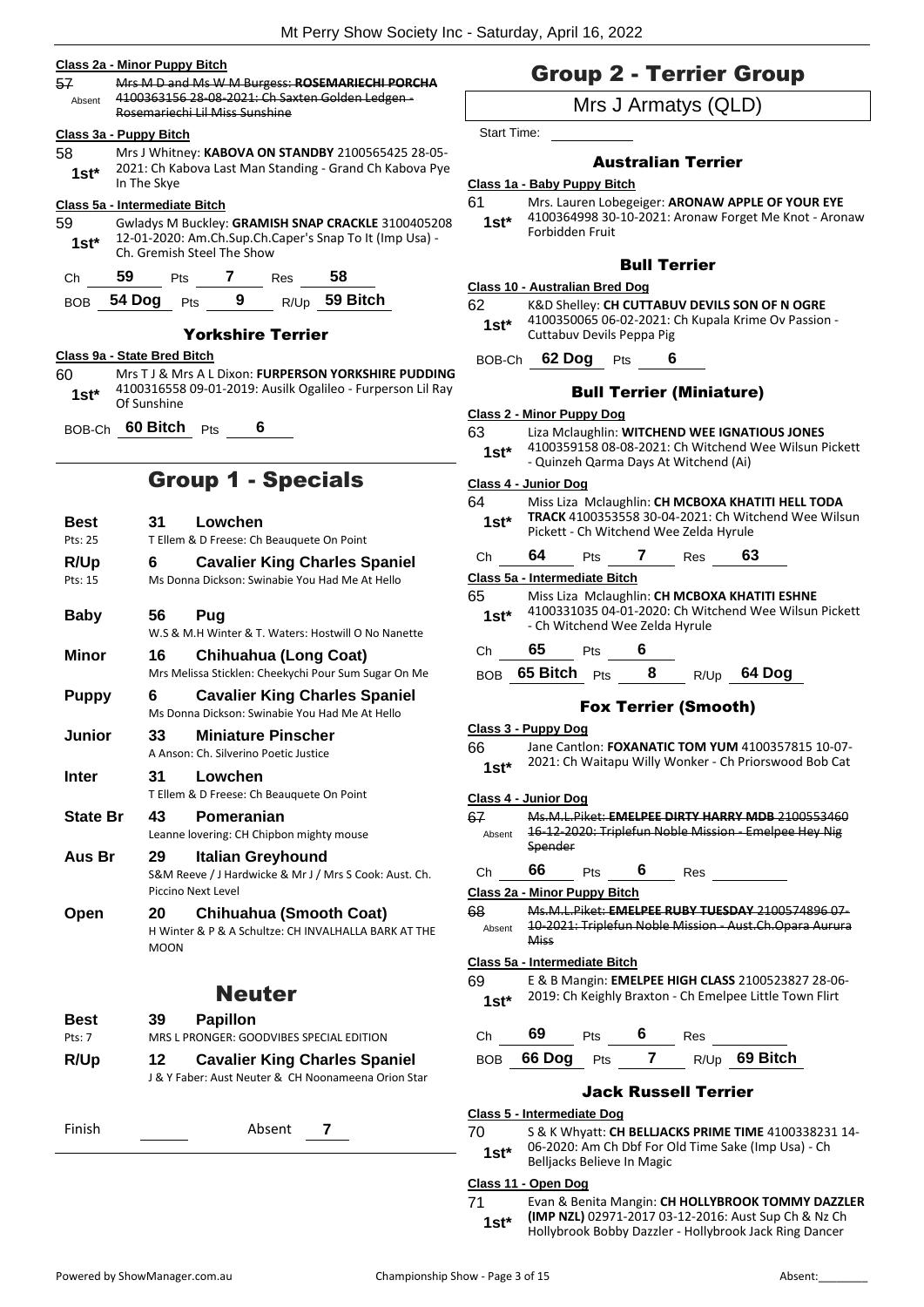|               |                                                                                                              |              | Class 11a - Open Bitch                         |     |    |                            |                                                                                                              |
|---------------|--------------------------------------------------------------------------------------------------------------|--------------|------------------------------------------------|-----|----|----------------------------|--------------------------------------------------------------------------------------------------------------|
| Ch            | 70<br>71<br>7<br>Pts<br>Res                                                                                  | 87           |                                                |     |    |                            | Mrs R Bawden: AUST CH CASTLEBAR RING SIDE RIOT                                                               |
| 72            | Class 2a - Minor Puppy Bitch<br>S & K Whyatt: BELLJACKS I HEARD A RUMOUR 4100358889                          | 1st          | Castlebar Believe It Or Not                    |     |    |                            | 6100094696 24-08-2015: Brohez Rubin Hurricane - Su                                                           |
| $1st^*$       | 28-07-2021: Ch Belljacks Prime Time - Ch Belljacks Dare To<br><b>Be Different</b>                            | Ch           | 87                                             | Pts | 11 | Res                        | 85                                                                                                           |
| Ch            | 72<br>6<br>Pts                                                                                               | <b>BOB</b>   | 79 Dog                                         | Pts | 15 |                            | R/Up 87 Bitch                                                                                                |
| <b>BOB</b>    | 8<br>70 Dog<br>$R/Up$ 71 Dog<br>Pts                                                                          |              | Class 18 - Neuter Dog                          |     |    |                            |                                                                                                              |
|               | <b>Kerry Blue Terrier</b>                                                                                    | 88<br>$1st*$ |                                                |     |    |                            | <b>MELANIE MARKS: CH STAFFDUP TH ERLKONIG 41002</b><br>13-11-2016: Ch Sookalot Hearts On Fire - Staffdup Bla |
|               | Class 9 - State Bred Dog                                                                                     |              | Veil Bride                                     |     |    |                            |                                                                                                              |
| 73            | H Winter & T & K Ninnes: CH REGENSTAUF RISE ABOVE IT                                                         | Neuter       | 88                                             | Pts | 6  |                            |                                                                                                              |
| $1st^*$       | 4100317878 30-01-2019: Sup Ch Regenstauf Fan The Fire -<br>Ch & Nz Ch Torum's Sonador (Imp Uk)               | 89           | Class 18a - Neuter Bitch                       |     |    |                            | K Roebig: BEAURITE THE WICKED 4100261431 06-08-                                                              |
|               | BOB-Ch 73 Dog Pts<br>6                                                                                       | 1st          |                                                |     |    |                            | Ch Sookalott Insider Trading - Ch Beaurite Wicked Gar                                                        |
|               | <b>Staffordshire Bull Terrier</b>                                                                            | Neuter       | 89                                             | Pts | 6  |                            |                                                                                                              |
|               | Class 1 - Baby Puppy Dog                                                                                     | BNOB         | 88 Dog                                         | Pts | 7  |                            | R/Up 89 Bitch                                                                                                |
| 74<br>$1st^*$ | K Roebig: SOOKALOTT BURN AFTA READING 4100365997<br>03-01-2022: Ch Bxact Agent Hobbs - Bxact Secret Agent    |              |                                                |     |    | <b>Tenterfield Terrier</b> |                                                                                                              |
|               |                                                                                                              |              | Class 10 - Australian Bred Dog                 |     |    |                            |                                                                                                              |
| 75            | Mr Peter Abbott: GEMRA BODACIOUS 4100366475 24 12<br>2021: Ch Usherin Sacre Bleu - Gemra Whatever It Takes   | 90           |                                                |     |    |                            | Mrs. Michelle Oberle: CH. GUMHAVEN DARE TO DRE.                                                              |
| Absent        |                                                                                                              | $1st*$       | Gumhaven Edge Of Glory                         |     |    |                            | 5100105160 19-03-2018: Grand Ch Gumhaven Jax - C                                                             |
|               | Class 4 - Junior Dog                                                                                         | Ch           | 90                                             | Pts | 6  |                            |                                                                                                              |
| 76            | Ms D & Ms K Edwards: SOOKALOTT GLOVES R OFF (AI)<br>4100352467 20-03-2021: Pridesdale The Guv'nor (Imp Uk) - |              | Class 1a - Baby Puppy Bitch                    |     |    |                            |                                                                                                              |
| $1st^*$       | Sookalott Shakewotyamamagaveu (Ai)                                                                           | 91           |                                                |     |    |                            | M Holt: NUDIMAH DESIREE DIAMOND 4100365545 1                                                                 |
|               | Class 11 - Open Dog                                                                                          | $1st*$       |                                                |     |    |                            | 2021: Tentella The Gambler - Nudimah Shinning Star                                                           |
| 77            | Ms D & Ms K Edwards: SOOKALOTT WORK OF ART                                                                   |              |                                                |     |    |                            |                                                                                                              |
| 2nd           | 4100330475 10-12-2019: Ch Sookalott U Cant Resist It - Ch<br>Sookalott Eternal Flame                         | 92           | Class 3a - Puppy Bitch                         |     |    |                            | Mrs. Michelle Oberle: MYUNIQUE ROC IT LIKE A REDI                                                            |
| 78            | Ms. Melanie Marks: CH STAFFDUP YOUVE LOSTUR                                                                  | $1st*$       |                                                |     |    |                            | 4100356546 25-05-2021: Nudimah Ima Viscount -                                                                |
| 3rd           | <b>MUCHNESS 4100331168 10-01-2020: Ch Sookalot</b>                                                           |              | Myunique Daydreamqueen                         |     |    |                            |                                                                                                              |
|               | Yourentirelybonkers - Staffdup Arctis Tor                                                                    | Ch           | 92                                             | Pts | 6  |                            |                                                                                                              |
| 79            | Mrs R Bawden: AUST CH CASTLEBAR DARK KNIGHT RISES<br>6100107375 15-09-2017: Brohez Clash Of Kings - Ch       | <b>BOB</b>   | 90 Dog                                         | Pts | 7  |                            | R/Up 92 Bitch                                                                                                |
| $1st*$        | Castlebar Preety Little Liar                                                                                 |              |                                                |     |    |                            |                                                                                                              |
| Ch            | 79<br>77<br>9<br>Pts<br>Res                                                                                  |              |                                                |     |    |                            | <b>West Highland White Terrier</b>                                                                           |
|               | Class 1a - Baby Puppy Bitch                                                                                  |              | Class 4a - Junior Bitch                        |     |    |                            |                                                                                                              |
| 80            | Mr Peter Abbott: LACHCON BEAUTIFUL CRAZY 4100365083                                                          | 93           |                                                |     |    |                            | Kerry Maguire: TARRAFERN MIST OVER MOURNE<br>4100352281 29-03-2021: Nz Ch Sup Ch Whitebriar Jua              |
| Absent        | 08 11 2021: Aus Ch Gemra Archie Caporn Ov Kelso Aus Ch                                                       | $1st*$       | Pino (Imp Nzl) - Ch Tarrafern Jazz Is My Style |     |    |                            |                                                                                                              |
|               | Lachcon Ssssssmokin<br>Ms D & Ms K Edwards: SOOKALOTT TRUE LIES 4100365995                                   |              | BOB-Ch 93 Bitch Pts                            |     | 6  |                            |                                                                                                              |
| 81            | 03-01-2022: Ch Bxact Agent Hobbs - Bxact Secret Agent                                                        |              |                                                |     |    |                            |                                                                                                              |
| 1st           |                                                                                                              |              |                                                |     |    |                            |                                                                                                              |
|               | Class 3a - Puppy Bitch                                                                                       |              |                                                |     |    |                            |                                                                                                              |
| 82            | K Roebig: BXACT FACE THE RAVEN 4100355620 27-05-                                                             |              |                                                |     |    |                            |                                                                                                              |
| $1st*$        | 2021: Bxact The Rebel Flesh - Bxact Goddess Ofth Dawn                                                        |              |                                                |     |    |                            |                                                                                                              |
|               | Class 4a - Junior Bitch                                                                                      |              |                                                |     |    |                            |                                                                                                              |
| 83            | Ms. Melanie Marks: STAFFDUP UPTOWN FUNK                                                                      |              |                                                |     |    |                            |                                                                                                              |
| 1st           | 4100348521 02-01-2021: Staffdup Youve Lostur Muchness -                                                      |              |                                                |     |    |                            |                                                                                                              |
|               | Kasalilly Made U Look                                                                                        |              |                                                |     |    |                            |                                                                                                              |
|               | Class 5a - Intermediate Bitch                                                                                |              |                                                |     |    |                            |                                                                                                              |
| 84            | Miss A Crosthwaite: <b>JAQOV DARK INTENTIONS</b><br>4100332919 18-02-2020: Bajed Jhettblak Dyanmite - Ch     |              |                                                |     |    |                            |                                                                                                              |
| $1st^*$       | Ourgang Crank It Up                                                                                          |              |                                                |     |    |                            |                                                                                                              |
|               | Class 9a - State Bred Bitch                                                                                  |              |                                                |     |    |                            |                                                                                                              |
| 85            | Mrs. Jackie Coombs: RUEBENJAC BEAUTIFUL TRAUMA                                                               |              |                                                |     |    |                            |                                                                                                              |
| $1st*$        | 4100315492 17-12-2018: Sookalott U Cant Resist It -<br>Sookalott On The DI                                   |              |                                                |     |    |                            |                                                                                                              |
|               | Class 10a - Australian Bred Bitch                                                                            |              |                                                |     |    |                            |                                                                                                              |
| 86            | Ms D & Ms K Edwards: SOOKALOTT RIGHT ONTH KISSA (AI)                                                         |              |                                                |     |    |                            |                                                                                                              |
| $1st*$        | 4100352465 20-03-2021: Pridesdale The Guv'nor (Imp Uk) -<br>Sookalott Shakewotyamamagaveu (Ai)               |              |                                                |     |    |                            |                                                                                                              |

# 094696 24-08-2015: Brohez Rubin Hurricane - Sup Ch **Castlebar Believe It Or Not**

| Ch | 87 | <b>Pts</b> | $-11$ | Res | - 85                            |
|----|----|------------|-------|-----|---------------------------------|
|    |    |            |       |     | BOB 79 Dog Pts 15 R/Up 87 Bitch |

88 MELANIE MARKS: **CH STAFFDUP TH ERLKONIG** 4100282737 -2016: Ch Sookalot Hearts On Fire - Staffdup Black ride

# Neuter **88** Pts **6**

# **Class 18a - Neuter Bitch**

big: **BEAURITE THE WICKED** 4100261431 06-08-2015: okalott Insider Trading - Ch Beaurite Wicked Games

# Tenterfield Terrier

# **Class 10 - Australian Bred Dog**

90 Mrs. Michelle Oberle: **CH. GUMHAVEN DARE TO DREAM** 5100105160 19-03-2018: Grand Ch Gumhaven Jax - Ch aven Edge Of Glory

It: **NUDIMAH DESIREE DIAMOND** 4100365545 17-12-Tentella The Gambler - Nudimah Shinning Star

# **Class 3a - Puppy Bitch**

92 Mrs. Michelle Oberle: **MYUNIQUE ROC IT LIKE A REDHEAD** 4100356546 25-05-2021: Nudimah Ima Viscount **ique Daydreamqueen** 

# **est Highland White Terrier**

# **Class 4a - Junior Bitch**

**Maguire: TARRAFERN MIST OVER MOURNE** 52281 29-03-2021: Nz Ch Sup Ch Whitebriar Juan Del Imp Nzl) - Ch Tarrafern Jazz Is My Style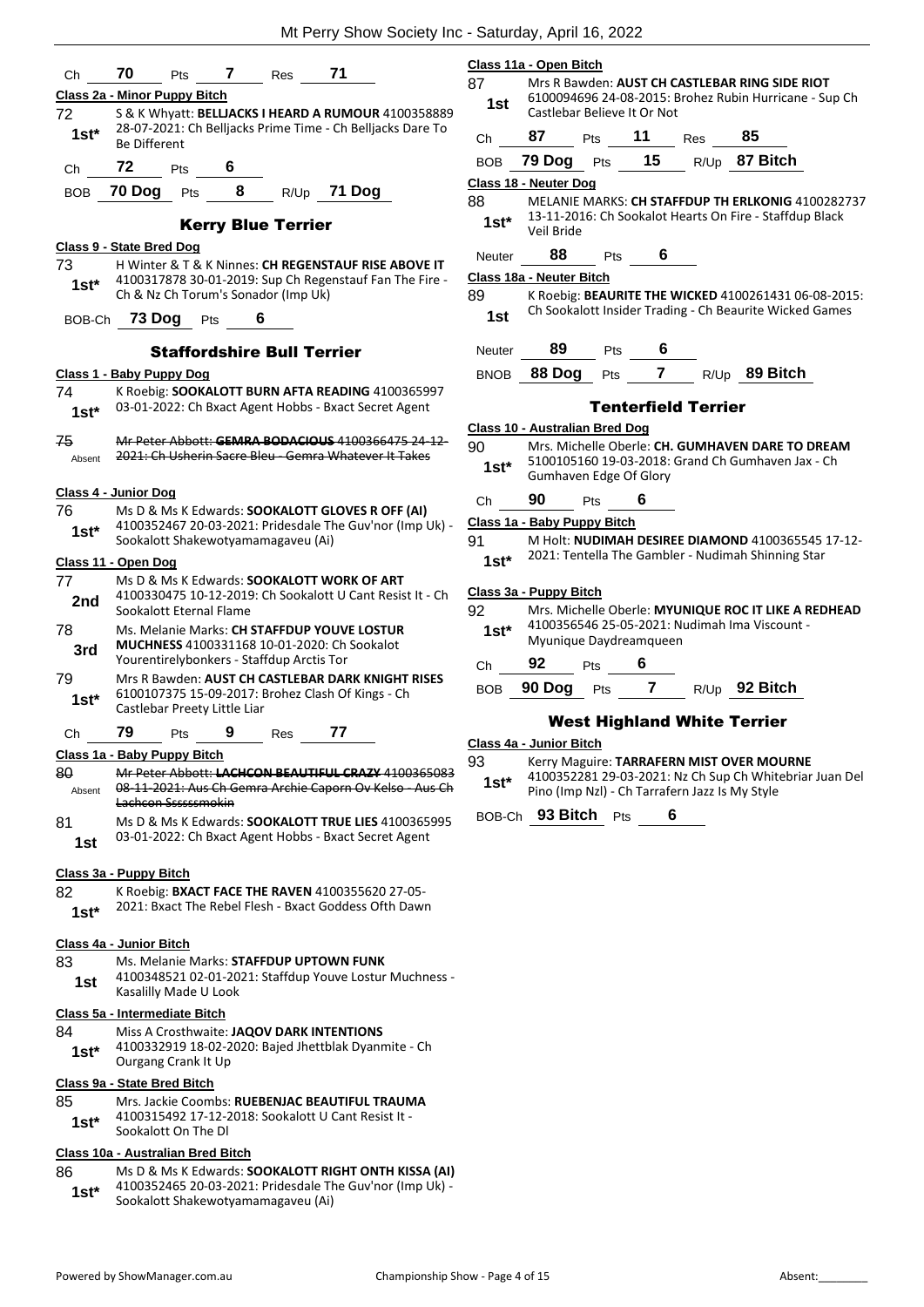# Group 2 - Specials

| <b>Best</b>     | 73  | <b>Kerry Blue Terrier</b>                                                       |
|-----------------|-----|---------------------------------------------------------------------------------|
| Pts: 25         |     | H Winter & T & K Ninnes: Ch Regenstauf Rise above it                            |
| <b>R/Up</b>     | 79  | <b>Staffordshire Bull Terrier</b>                                               |
| Pts: 15         |     | Mrs R Bawden: Aust Ch Castlebar Dark Knight Rises                               |
| Baby            | 61. | <b>Australian Terrier</b>                                                       |
|                 |     | Mrs. Lauren Lobegeiger: Aronaw Apple of your eye                                |
| Minor           | 72  | <b>Jack Russell Terrier</b>                                                     |
|                 |     | S & K Whyatt: Belljacks I Heard A Rumour                                        |
| <b>Puppy</b>    | 66  | <b>Fox Terrier (Smooth)</b>                                                     |
|                 |     | Jane Cantlon: Foxanatic Tom Yum                                                 |
| Junior          | 93  | <b>West Highland White Terrier</b><br>Kerry Maguire: TARRAFERN MIST OVER MOURNE |
| <b>Inter</b>    | 65  | <b>Bull Terrier (Miniature)</b>                                                 |
|                 |     | Miss Liza Mclaughlin: CH Mcboxa Khatiti Eshne                                   |
| <b>State Br</b> | 73  | <b>Kerry Blue Terrier</b>                                                       |
|                 |     | H Winter & T & K Ninnes: Ch Regenstauf Rise above it                            |
| Aus Br          | 86. | <b>Staffordshire Bull Terrier</b>                                               |
|                 |     | Ms D & Ms K Edwards: Sookalott Right OnTh Kissa (AI)                            |
| Open            | 79. | <b>Staffordshire Bull Terrier</b>                                               |
|                 |     | Mrs R Bawden: Aust Ch Castlebar Dark Knight Rises                               |
|                 |     | <b>Neuter</b>                                                                   |
| <b>Best</b>     | 88  | <b>Staffordshire Bull Terrier</b>                                               |
| Pts: 7          |     | MELANIE MARKS: CH STAFFDUP TH ERLKONIG                                          |
| <b>R/Up</b>     | 89  | <b>Staffordshire Bull Terrier</b>                                               |

Finish Absent

# Group 3 - Gundog Group

K Roebig: Beaurite The Wicked

Mrs J Armatys (QLD)

Start Time:

# Cocker Spaniel

- **Class 4 - Junior Dog**
- 94 Terri Smith: **TSPARKLE ONYX PRINCE** 4100345535 15-11- 1st 2020: Cobalt Luck Of The Irish - Cobalt Scandalous Flirt
	-

# **Class 5 - Intermediate Dog**

95 Terri Smith: **COBALT FLAMING ARROW** 4100325237 12-07- 2019: Ch Cobalt Luck Of The Irish - Ch Cobalt Danish Wish **1st\***

# **Class 10 - Australian Bred Dog**

- 96 Mrs Kay Hutt: **ACIJAY LOOK WHO IS HERE AT KAPOINT** 4100341008 04-08-2020: Pencandy Squeaky Clean - Acijay 1st<sup>\*</sup> 4100341008 04-08-<br>Games People Play
- Ch **96** Pts **8** Res **95**

# **Class 1a - Baby Puppy Bitch**

- 97 Mrs Kay Hutt: **KAPOINT JUST WANT TO CELEBRATE** 4100363314 08-11-2021: Acijay Look Who Is Here At Kapoint - Pencandy Just Born To Be At Kapoint **2nd**
- 98 Terri Smith: **TSPARKLE FLIRTING VIXEN** 4100364619 06-12- 1st\* 2021: Ch Bolwarra Inspire - Cobalt Scandalous Flirt

## **Class 3a - Puppy Bitch**

99 Mrs. Tina Grey: **KINTAIL MISS PINK** 4100353638 18-04- 2021: Ravensnite U Mumble Something At Pencandy - Benspan Magic Spirit (Ai) Absent

# **Class 4a - Junior Bitch**

100 Mrs. Tina Grey: **KINTAIL SPIRIT OF HOPE** 4100353635 18- 04-2021: Ravensnite U Mumble Something At Pencandy - **1st**\* D<sub>4</sub>-2021. Ravensmite O M<br>Benspan Magic Spirit (Ai)

# **Class 9a - State Bred Bitch**

- 101 Mrs Kay Hutt: **CH. BRALMICO HEARTS N ROSES** 4100317714 14-02-2019: Ch. Jayzander Soul Man At **1st** 4100317714 14-02-2019: Ch. Jayzande<br>Pencandy (Imp Uk) - Pencandy Cienna
- 102 Tina Grey: **BENSPAN MAGIC SPIRIT (AI)** 4100324567 31-07- 2019: Ch. Totenkopf Dutch Spirit Maker (Imp Uk) - Benspan **2nd** <sup>2019</sup>: Cn. Totenko

# **Class 11a - Open Bitch**

- 103 Terri Smith: **COBALT SCANDALOUS FLIRT** 4100304460 18-
- 03-2018: Ch Acvaal King Jedi Cobalt Danish Scandal **1st\***

| ი1 | $\ddot{\circ}$ | - 7 | - ہ⊿∘ | 103 |
|----|----------------|-----|-------|-----|
|    |                |     |       |     |

|  | BOB 101 Bitch Pts | 12 | $R/Up$ 103 Bitch |
|--|-------------------|----|------------------|
|  |                   |    |                  |

# Cocker Spaniel (American)

# **Class 11 - Open Dog**

- 104 Mrs G Lazar: **CH PARKAVON MIDNIGHT ZORRO (IMP NZ)**
	- 05884-2017 19-05-2017: Am & Can & Nz Sprch Mar-K Parkavon's Midnight Eclipse (Usa) - Ch Parkavon Ribbons Nd Rainbows **1st\***
- BOB-Ch **104 Dog** Pts **6**

# Field Spaniel

- **Class 2a - Minor Puppy Bitch**
	- 105 Mrs S L Sticher: **MANUNGA THE ONE AND ONLY**
	- 4100359448 07-08-2021: Ch Shevington Ovrlks Rowan Ch Malaju She Stella Mccartney At Manunga **1st\***
	- BOB-Ch **105 Bitch** Pts **6**

# German Shorthaired Pointer

# **Class 11 - Open Dog**

- 106 Y Butler: **HUNTSURE FRASERHUND** 4100308518 13-07- 2018: Aust Ch Gillbrae Man In The Moon - Aust Ch Gillbrae My Northern Angel **1st\***
- Ch **106** Pts **6**

# **Class 3a - Puppy Bitch**

107 Miss Yvonne Butler: **HUNTSURE SIRENS SONG** 4100357857 16-07-2021: Huntsure Fraserhund - Gillbrae Hot Chocolate **1st**\*  $\frac{16-07-20}{\text{Chip (Ai)}}$ 

# Ch **107** Pts **6**

BOB **106 Dog** Pts **7** R/Up **107 Bitch**

# Golden Retriever

# **Class 4 - Junior Dog**

- 108 Mr G & Mrs R Ritter: **KAPARLA KEEP YOUR HANDS OFF**
- 7100047533 25-11-2020: Sup.Ch. Kaparla Game Plan Ch. **1st\*** /10004/533 25-11-2020: Sup.Cn.<br>Kaparla Safe Onward Journey (Ai)

# **Class 5 - Intermediate Dog**

- 109 A Harriman & A Adamopoulos: **WYSIWYG LAN** 
	- **DOWNUNDER (AI)** 4100259720 15-07-2020: Wysiwyg Let
	- **1st\*** DOWNUNDER (AI) 4100259720 15-07-2020: wysiv<br>The Sunshine In Wysiwyg U Got Me On My Knees

# **Class 11 - Open Dog**

- 110 T. Waters: **CH. WYSIWYG KAOTIC STORY CCD. CD. RE.**
	- 4100276130 26-06-2016: Am Ch. Can. Ch. Aust. Sup. Ch. Edgecombe's Wysiwyg Chaos Bound For Botany Bay (Imp Usa) - Wysiwyg Kiwiana Vs Americana **1st\***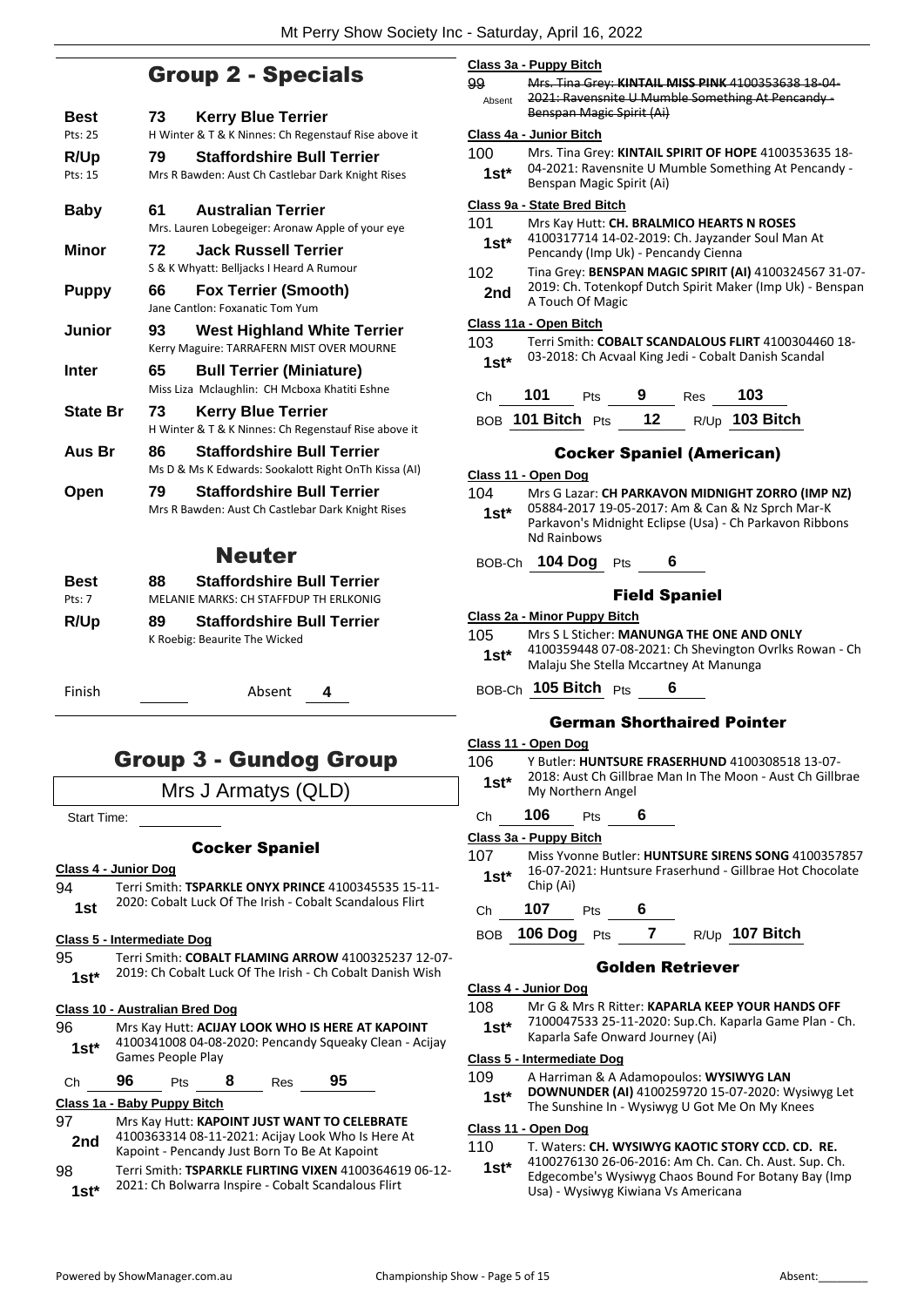| Ch            | 108                           | 8<br>Pts                                | Res                     | 110                                                                                                                |
|---------------|-------------------------------|-----------------------------------------|-------------------------|--------------------------------------------------------------------------------------------------------------------|
|               | Class 2a - Minor Puppy Bitch  |                                         |                         |                                                                                                                    |
| 111           |                               |                                         |                         | Alexandria Martin & Georgia Melville: GOLDMARTINI LET                                                              |
| 2nd           |                               | Ch Wysiwyg Incredible Story             |                         | MY LUV WHIRL (AI) 4100360061 12-08-2021: Am Gchb<br>Dalane Rose Tree Whirlwind Romance Rn Ca Cgc Tkn Dj Ds -       |
| 112           |                               |                                         |                         | D McAllister: WYSIWYG READYTODISTURBTHPEACE                                                                        |
| $1st*$        |                               |                                         |                         | 4100362696 27-08-2021: Can Gch Camelot's Deep River<br>Exodus Tkn, Cgc. Cca - Wysiwyg Assassins Creed              |
|               | Class 3a - Puppy Bitch        |                                         |                         |                                                                                                                    |
| 113           |                               |                                         |                         | Mr G & Mrs R Ritter: GOLDIVINE SINGING UP A STORM<br>4100357790 23-06-2021: Alubyc Tsunami (Ai) - Kaparla Sing     |
| $1st^*$       | With One Voice                |                                         |                         |                                                                                                                    |
|               | Class 9a - State Bred Bitch   |                                         |                         |                                                                                                                    |
| 114           |                               |                                         |                         | Mr G & Mrs R Ritter: ALUBYC SHE SELLS SEA SHELLS                                                                   |
| $1st*$        | Bottom Girl (Ai)              |                                         |                         | 4100350259 29-01-2021: Alubyc Tsunami (Ai) - Alubyc Fat                                                            |
|               | Class 11a - Open Bitch        |                                         |                         |                                                                                                                    |
| 115           |                               |                                         |                         | Alexandria Martin & Georgia Melville: CH GOLDMARTINI<br>NOT THAT INNOCENT 4100342092 24-08-2020: Ch                |
| 1st           |                               |                                         |                         | Wysiwyg The Thug - Ch Wysiwyg Incredible Story                                                                     |
| Ch            | 114                           | 10<br>Pts                               | <b>Res</b>              | - 113                                                                                                              |
| BOB.          | 108 Dog Pts                   |                                         | 13                      | R/Up 114 Bitch                                                                                                     |
|               | Class 18a - Neuter Bitch      |                                         |                         |                                                                                                                    |
| 116           |                               |                                         |                         | Alexandria Martin & Georgia Melville: NEUT CH<br><b>GOLDMARTINI GET OFF MY KLOUD 5100096523 20-09-</b>             |
| 1st*          | My Rules                      |                                         |                         | 2016: Ch Goldmartini Say It Like It Is - Goldmartini Playn By                                                      |
| 117<br>2nd    |                               | Ch Kaparla Back To Back (Ai)            |                         | Mr G & Mrs R Ritter: CH. KAPARLA COMMITTED NO CRIME<br>(AI) 7100034164 18-05-2015: Multi Ch. Ritzilyn Rick Oshay - |
|               | BNOB 116 Bitch Pts            |                                         | 7                       | R/Up-Res 117 Bitch                                                                                                 |
|               |                               |                                         | <b>Hungarian Vizsla</b> |                                                                                                                    |
|               | <b>Class 4 - Junior Dog</b>   |                                         |                         |                                                                                                                    |
| 118<br>$1st*$ | Emilie Rose (Ai)              |                                         |                         | Ronalie Frew: HABANERO SEINT JUDE 4100350417 16-02-<br>2021: Aus Tri Ch. Hanafor Seint Edgar - Habanero Cruisin    |
|               |                               | Ch 118 Pts 6                            |                         |                                                                                                                    |
|               | Class 4a - Junior Bitch       |                                         |                         |                                                                                                                    |
| 119           |                               |                                         |                         | Ms K Kettleton: BATOROK MULBERRY AFFAIR 4100347030                                                                 |
| 1st.          |                               | Gamecall Rhythm Of The Waves Rn         |                         | 27-12-2020: Ch Ekvar Hell Raiser - Grand Ch Neut Ch                                                                |
|               | Class 5a - Intermediate Bitch |                                         |                         |                                                                                                                    |
| 120 —         |                               |                                         |                         | Ms K Kettleton: CH BATOROK MOONLIT PERFECTION<br>4100337255 11-05-2020: Ch Ekvar Hell Raiser - Grand Ch            |
| $1st^*$       |                               | Neut Ch Gamecall Rhythm Of The Waves Rn |                         |                                                                                                                    |
|               |                               | Ch 119 Pts 7 Res 120                    |                         |                                                                                                                    |
|               |                               |                                         |                         | BOB 118 Dog Pts 8 R/Up 119 Bitch                                                                                   |
|               |                               |                                         | <b>Irish Setter</b>     |                                                                                                                    |
|               |                               |                                         |                         |                                                                                                                    |
|               | Class 5a - Intermediate Bitch |                                         |                         | 121 G Browne: FIREANNMADA TIME AFTER TIME 3100417906                                                               |

TIME AFTER TIM 06-10-2020: Eireannmada Now Or Never - Ch Eireannmada 1st<sup>\*</sup> Ub-10-2020: Elreann<br>You Are My Destiny

BOB-Ch **121 Bitch** Pts **6**

# Labrador Retriever

# **Class 4 - Junior Dog**

- 122 M & S Fisher: **GUNLANCE TRIUMPH AT MIKELLI [AI]**
- 5100122538 09-12-2020: Gr Ch Driftway Triumph Ch Lunagre Nw Saffron Pearl **1st\***

# **Class 9 - State Bred Dog**

123 Joshua and Rebecca Cook: **SANDWOODLABS HEEZ GOTTHE SPARK** 4100356495 02-06-2021: Aust Ch Wynstream Heez The Boss - Sandwoodlabs Sparkling Goddess Excused

Ch **122** Pts **7** Res

# **Class 10a - Australian Bred Bitch**

- 124 M & S Fisher: **LABZRINA PLAYING LADIES AT MIKELLI** 2100549798 17-10-2020: Nz Ch Play The Fool Bella Mare (Imp Pol) - Ch Wynstream My Fair Lady (Ai) **1st\***
- Ch **124** Pts **6**

BOB **122 Dog** Pts **8** R/Up **124 Bitch**

# Pointer

# **Class 4 - Junior Dog**

- 125 Mr B & Mrs H Clarke: **ZENSU ORACLE OF LIES (AI)** 5100043267 06-11-2020: Aust Sup Ch/Am Ch Solivia St **1st**\* 5100043267 06-11-2020: Aust Sup Ch/Am Correct Croix (Imp Usa) - Aust Ch Zensu Imagination
- BOB-Ch **125 Dog** Pts **6**

# Weimaraner

- **Class 10 - Australian Bred Dog**
- 126 Judy Glover: **FELDJAEGER LIL BIT DARING** 4100349355 28- 12-2020: Hindin Who Dares - Ch Feldjaeger Believe In The 1st<sup>\*</sup> <sup>12-2020: 1</sup><br>Dream Td
- Ch **126** Pts **6**

# **Class 1a - Baby Puppy Bitch**

# 127 Judy & Tony Glover: **FELDJAEGER NOW DARE TO DREAM**

4100365570 09-12-2021: Hindin Who Dares - Ch Feldjaeger Believe In The Dream Td **1st\***

# **Class 5a - Intermediate Bitch**

| 128    | Helen Williams: BELASHMAR ALL ABOUT THE GLORY        |  |
|--------|------------------------------------------------------|--|
| Absent | 4100344705 06 10 2020: Grausturn Valiant Shadow Dual |  |
|        | Ch (T) Feldjaeger Power And Glory Ccd                |  |

# **Class 10a - Australian Bred Bitch**

| 129<br>1st |         |            |   |     | BEV QUINLAN: GREYGHOST TATIANA AT GHOSTWIND (AI)<br>4100339639 09-07-2020: Videndum Adonis From<br>Septemcolles - Ch Greyghost Rock To The Top |
|------------|---------|------------|---|-----|------------------------------------------------------------------------------------------------------------------------------------------------|
| Ch.        | 129     | <b>Pts</b> | 6 | Res |                                                                                                                                                |
| <b>BOB</b> | 126 Dog | <b>Pts</b> |   |     | $R/Up$ 129 Bitch                                                                                                                               |

# Welsh Springer Spaniel

# **Class 11a - Open Bitch**

130 Mr BE & Mrs KJ Andrew: **CH RICOCHEZ GERWYN TERRWYN (AI) JD** 4100264221 16-10-2015: Sup Ch Shandwick Raffles (Imp Uk) - Gr Ch Sarabande Sea Of Dreams (Ai) (Imp Uk) Absent

BOB-Ch Pts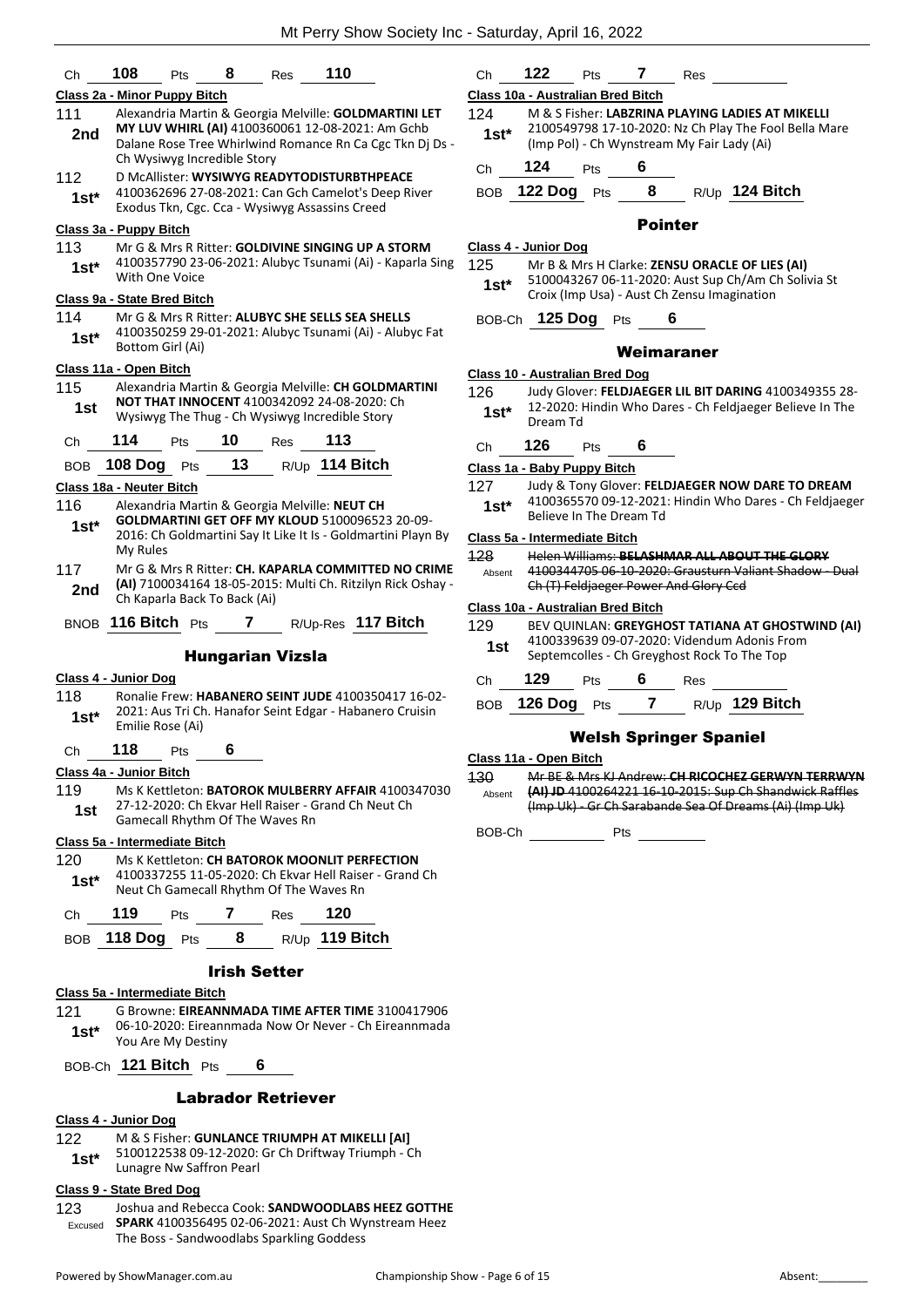# Group 3 - Specials

| Best            | 122  | <b>Labrador Retriever</b>                                                     |
|-----------------|------|-------------------------------------------------------------------------------|
| Pts: 25         |      | M & S Fisher: Gunlance Triumph at Mikelli [ai]                                |
| R/Up            | 106  | <b>German Shorthaired Pointer</b>                                             |
| Pts: 15         |      | Y Butler: Huntsure Fraserhund                                                 |
| <b>Baby</b>     | 98   | <b>Cocker Spaniel</b>                                                         |
|                 |      | Terri Smith: TSparkle Flirting Vixen                                          |
| Minor           | 112  | Golden Retriever                                                              |
|                 |      | D McAllister: Wysiwyg ReadytoDisturbThPeace                                   |
| <b>Puppy</b>    | 113. | <b>Golden Retriever</b>                                                       |
|                 |      | Mr G & Mrs R Ritter: Goldivine Singing Up A Storm                             |
| Junior          | 122  | Labrador Retriever                                                            |
|                 |      | M & S Fisher: Gunlance Triumph at Mikelli [ai]                                |
| <b>Inter</b>    | 121  | <b>Irish Setter</b>                                                           |
|                 |      | <b>G Browne: EIREANNMADA TIME AFTER TIME</b>                                  |
| <b>State Br</b> | 101  | <b>Cocker Spaniel</b>                                                         |
|                 |      | Mrs Kay Hutt: CH. BRALMICO HEARTS N ROSES                                     |
| Aus Br          | 96   | <b>Cocker Spaniel</b>                                                         |
|                 |      | Mrs Kay Hutt: ACIJAY LOOK WHO IS HERE AT KAPOINT                              |
| Open            | 106  | <b>German Shorthaired Pointer</b><br>Y Butler: Huntsure Fraserhund            |
|                 |      | <b>Neuter</b>                                                                 |
| Best            | 116  | Golden Retriever                                                              |
| Pts: 7          |      | Alexandria Martin & Georgia Melville: Neut Ch GoldMartini<br>Get Off My Kloud |
| R/Up            | 117  | Golden Retriever                                                              |

Finish Absent **3**

Mr G & Mrs R Ritter: CH. Kaparla Committed No Crime (AI)

# Group 4 - Hound Group

# Mrs M Hobson (QLD)

Start Time:

# Afghan Hound

# **Class 5 - Intermediate Dog**

131 Miss Jasmine Gibson: **CH EMPARI GO CLIMB A CACTUS** 4100343274 14-09-2020: Sup Ch Gengala Super Trooper - 1st<sup>\*</sup> 4100343274 14-09-4<br>Ch Tahkira Blu Belle

BOB-Ch **131 Dog** Pts **6**

# Dachshund Miniature (Long Haired)

# **Class 4 - Junior Dog**

- 132 Brittnee Davies: **CHENLEI COOKIES N CREAM** 2100565204
- 11-04-2021: Westpriors Woodsmoke Westpriors Walking **1st**  $\frac{11-04}{0n \text{ Air}}$

# **Class 11 - Open Dog**

| 133    | Mrs. Leisl Kiesanowski: HURUKAMANDEGE PRIVATE BLEND<br>ZA002706B19 24-07-2018: Hurukamandege Midnite |
|--------|------------------------------------------------------------------------------------------------------|
| $1st*$ | Summer Of Karonika - Stoneleigh Cream Puff Of<br>Hurukamandege                                       |
|        |                                                                                                      |

# Ch **133** Pts **7** Res **132 Class 2a - Minor Puppy Bitch**

|        | <b>UIGSS ZG - INITIOL LADDY DILUIT</b>                 |
|--------|--------------------------------------------------------|
| 134    | Deborah Rodgers: WAZEER THE WONDER WEINER              |
| $1st*$ | 4100358423 20-07-2021: Aust Ch Ygeia Need You Now (Imp |
|        | Swe) - Aust Ch Almarjo Freya Von Schnitzel             |

**Class 4a - Junior Bitch** 135 Mrs. Leisl Kiesanowski: **ASHTONLEIGH ROX MY WORLD** 4100351735 30-01-2021: Hurukamandege Private Blend - **1st** 4100351735 30-01-2021: Hurukamandege<br>Brandcliff Painted Lady Of Hurukamandege Ch **134** Pts **7** Res **135** BOB **133 Dog** Pts **9** R/Up **132 Dog** Dachshund (Smooth Haired) **Class 2 - Minor Puppy Dog** 136 Mrs J Kerby: **BEKKRI ROCKIN LIONEL AT WYBREK** 4100359947 19-07-2021: Am Gr Ch Aust Ch Joy- Dens Rockin Robin.Ss Imp (Usa) - Boskahun Donna Kay **1st\***

BOB-Ch **136 Dog** Pts **6**

# Dachshund Miniature (Smooth Haired)

# **Class 5 - Intermediate Dog**

137 Mr D Moran &Rev L Neighbour: **CH NEIMOR NOBEL TARKIN** 4100328086 19-09-2019: Ch Nilite Jack Oriley - Ch 1st\* **IARKIN** 4100328086 19-09-2<br>Neimor Azhure Moon Beam

# **Class 9 - State Bred Dog**

138 Theodore Boland: **WAZEER WALTER WEINER** 4100358422 20-07-2021: Aust Ch Ygeia Need You Now - Aust Ch Almarjo Freya Von Schnitzel **1st\***

| Ch | 137 | Pts |  | Res | 138 |  |
|----|-----|-----|--|-----|-----|--|
|----|-----|-----|--|-----|-----|--|

### **Class 3a - Puppy Bitch**

139 Mr D Moran &Rev L Neighbour: **NEIMOR LUNA ECLIPSE** 4100356788 29-05-2021: Ch Neimor Nobel Tarkin - Ch Neimor Harla Qunn Girl **1st\***

# **Class 4a - Junior Bitch**

| 140<br>$1st*$ |                       |            |   |     | Mr. Stephen Robson & Mr Bradley Whyte: RUSTYPLAINS<br>RUMOURHAZIT 4100347053 05-11-2020: Ch Almario<br>Wilson Von Schnitzel - Almarjo Venus Von Schnitzel |  |
|---------------|-----------------------|------------|---|-----|-----------------------------------------------------------------------------------------------------------------------------------------------------------|--|
| Ch            | 140                   | <b>Pts</b> |   | Res | 139                                                                                                                                                       |  |
|               | $ROB$ 140 Bitch $Pts$ |            | 9 |     | $R/Up$ 137 Dog                                                                                                                                            |  |

# Dachshund (Wire Haired)

### **Class 11 - Open Dog**

- 141 Mr R & Mrs P Wilson: **GRAND CH SHASDIN MR SONGMAN** 4100228958 17-05-2013: Sup Ch Dalton Sea Tour - Wyredach Sweet Sensation **1st\***
- BOB-Ch **141 Dog** Pts **6**
- **Class 11 - Open Dog**
- 142 Mrs N A O'Neill: **CH. BELLARELL FACES FUNKY FELLA**
- 4100298091 02-11-2017: Ch Foxhunt Epitome Sup. Ch 1st\* 4100298091 02-11-2017: Ch<br>Bellarell Newline Lacey Face

# Ch **142** Pts **6**

# **Class 4a - Junior Bitch**

- 143 Mrs N A O'Neill: **FOXHUNT DEVIL GATE DRIVE** 2100551835 21-10-2020: Foxhunt Man In The Mirror - Ch Bellarell Face **1st**\* 21-10-2020: Fig. **1st**\* Of The Future
- Ch **143** Pts **6**
- BOB **142 Dog** Pts **7** R/Up **143 Bitch**

# Rhodesian Ridgeback

# **Class 3a - Puppy Bitch**

- 144 M Goulding / D Blinco: **RIGINAL ONCE UPON A TIME IN THE** 
	- **WEST** 4100357574 03-07-2021: Ukr. Ch. Balt. Jr Ch. Blr. Ch. C.I.B. Ee. Ch. Ee. Jr Ch. Ltu. Ch. Ltu. Jr Ch. Lva. Mva. Pol. Ch Slv. Ch. Balt. Ch Kitoko Auksinis Feniksas - Gr Ch Almazart Captive Fyre **1st\***
- Foxhound
- 
- 
-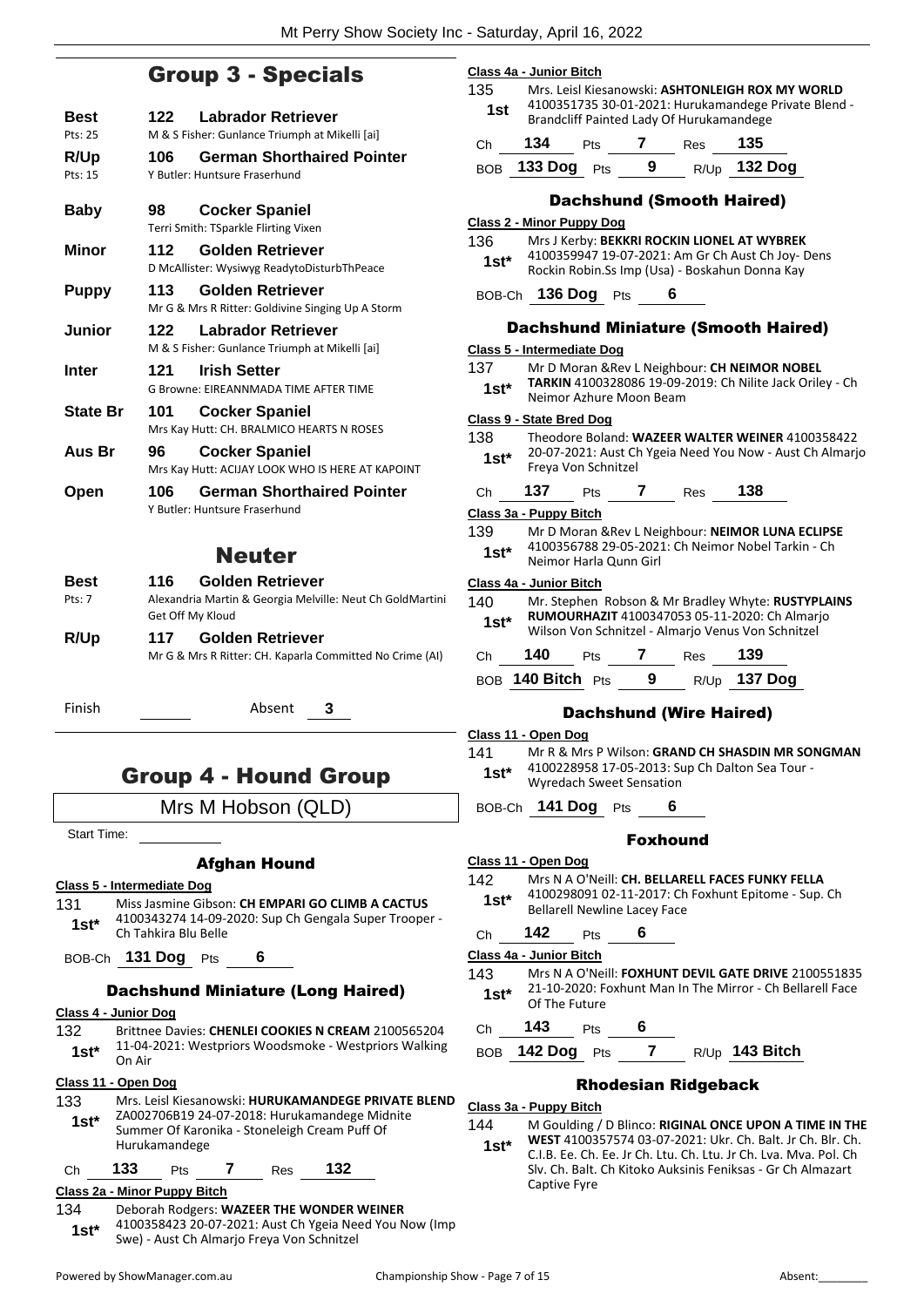| 145<br>$1$ st $^*$ | Class 11a - Open Bitch         |                    |                               | M Goulding / D Blinco: GR CH ALMAZART CAPTIVE FYRE<br>Edition Et (Imp Swe) - Ch Almazart Bright Shadow                                                                                           | 5100090246 04-10-2015: Gr Ch/Neut Ch Rex Ventors Rare<br><b>Bes</b> |
|--------------------|--------------------------------|--------------------|-------------------------------|--------------------------------------------------------------------------------------------------------------------------------------------------------------------------------------------------|---------------------------------------------------------------------|
|                    |                                |                    |                               |                                                                                                                                                                                                  | Pts: 2<br>BOB-Ch 145 Bitch Pts 7 R/Up-Res 144 Bitch                 |
|                    |                                |                    | <b>Whippet</b>                |                                                                                                                                                                                                  | R/U<br>Pts: 1                                                       |
|                    | Class 10 - Australian Bred Dog |                    |                               |                                                                                                                                                                                                  |                                                                     |
| 146<br>1st*        |                                | Gemra Flawless Gem |                               | Jenni McKernan: ALARVES BRING YOUR HUNEY HOME<br>4100272368 06-03-2016: Ch Rosiel Royal Magician - Ch                                                                                            | Min<br>Pur                                                          |
|                    | Ch 146 Pts 6                   |                    |                               |                                                                                                                                                                                                  |                                                                     |
|                    | Class 5a - Intermediate Bitch  |                    |                               |                                                                                                                                                                                                  |                                                                     |
| 147<br>$1st^*$     |                                |                    |                               | Miss K Wilson Mrs U Greenwood: PIAFFE FIRE DANCER<br>Brava (Imp Prt) - Ch Piaffe Aint Misbehaving                                                                                                | 4100335323 09-03-2020: Ch Please Please Me Da Roseira<br>Jun        |
|                    | Class 9a - State Bred Bitch    |                    |                               |                                                                                                                                                                                                  |                                                                     |
| 148<br>1st*        |                                |                    | Ch. Shalique Ive Got You Babe | Mrs N A O'Neill: BELLARELL BLACK MAGIC WOMAN                                                                                                                                                     | Inte<br>4100344793 23-10-2020: Alarves Bring Your Huney Home -      |
|                    |                                |                    |                               | Ch 148 Pts 7 Res 147                                                                                                                                                                             | Sta                                                                 |
|                    |                                |                    |                               | BOB 148 Bitch Pts 8 R/Up 146 Dog                                                                                                                                                                 |                                                                     |
|                    | Class 18a - Neuter Bitch       |                    |                               |                                                                                                                                                                                                  | Aus                                                                 |
| 1st*               |                                |                    |                               | 149 Mrs Ulla Greenwood and Miss K Wilson: AUSTRALIAN<br><b>CHAMPION NEUTER CHAMPION PIAFFE AINT</b><br>MISBEHAVING 4100252468 30-12-2014: Ch Twyborn<br>Innocense (Imp Swe) - Ch Rushdale Kizmai | Opo                                                                 |
|                    |                                |                    |                               | BNOB 149 Bitch Pts 6 R/Up-Res                                                                                                                                                                    | <b>Bes</b>                                                          |
|                    |                                |                    |                               |                                                                                                                                                                                                  | Pts: 6                                                              |

# Group 4 - Specials

| Best            | 131                | Afghan Hound                                                                                                    |
|-----------------|--------------------|-----------------------------------------------------------------------------------------------------------------|
| Pts: 23         |                    | Miss Jasmine Gibson: Ch Empari Go Climb A Cactus                                                                |
| R/Up<br>Pts: 13 | 148                | Whippet<br>Mrs N A O'Neill: BELLARELL BLACK MAGIC WOMAN                                                         |
| Minor           | 136                | Dachshund (Smooth Haired)<br>Mrs J Kerby: Bekkri Rockin Lionel at Wybrek                                        |
| <b>Puppy</b>    | 144<br>West        | <b>Rhodesian Ridgeback</b><br>M Goulding / D Blinco: Riginal Once Upon A Time In The                            |
| Junior          | 140<br>RumourHazit | Dachshund Miniature (Smooth<br>Haired)<br>Mr. Stephen Robson & Mr Bradley Whyte: Rustyplains                    |
| Inter           | 131                | <b>Afghan Hound</b><br>Miss Jasmine Gibson: Ch Empari Go Climb A Cactus                                         |
| <b>State Br</b> | 148                | Whippet<br>Mrs N A O'Neill: BELLARELL BLACK MAGIC WOMAN                                                         |
| Aus Br          | 146                | Whippet<br>Jenni McKernan: ALARVES BRING YOUR HUNEY HOME                                                        |
| Open            |                    | 142 Foxhound<br>Mrs N A O'Neill: CH. BELLARELL FACES FUNKY FELLA                                                |
|                 |                    | <b>Neuter</b>                                                                                                   |
| Best<br>Pts: 6  | 149                | Whippet<br>Mrs Ulla Greenwood and Miss K Wilson: Australian<br>Champion Neuter Champion Piaffe Aint Misbehaving |
| <b>R/Up</b>     |                    |                                                                                                                 |

Finish Absent **0**

# Group 5 - Working Dog Group

Mrs M Hobson (QLD)

Start Time:

# Australian Cattle Dog

# **Class 9 - State Bred Dog** 150 S & K Whyatt: **CH MORVIEW LETS MAKE SUM NOISE** 4100337990 17-06-2020: Ch Morview Lets Rock N Roll - 1st<sup>\*</sup> 4100337990 17-06-2020: 0<br>Morview Outback Shadow Ch **150** Pts **6 Class 5a - Intermediate Bitch** 151 Mrs M D and Ms W M Burgess: **BURJOISE BEATEN THE**

**ODDS** 4100344877 16-09-2020: Ch Morview Outback Max - Bluverado Royal Melody **1st\***

Ch **151** Pts **6**

BOB **151 Bitch** Pts **7** R/Up **150 Dog**

# Australian Kelpie

# **Class 3a - Puppy Bitch**

152 S & K Whyatt: **SOUTHSPIRIT DANCING WITH A DIVA**

5100125332 19-06-2021: Gr Ch Kalan Spirit In The Sky Pt - 1st\* 5100125332 19-06-2021: Gr Ch Kala<br>Ch Sandsprite Wish Upon A Star Ht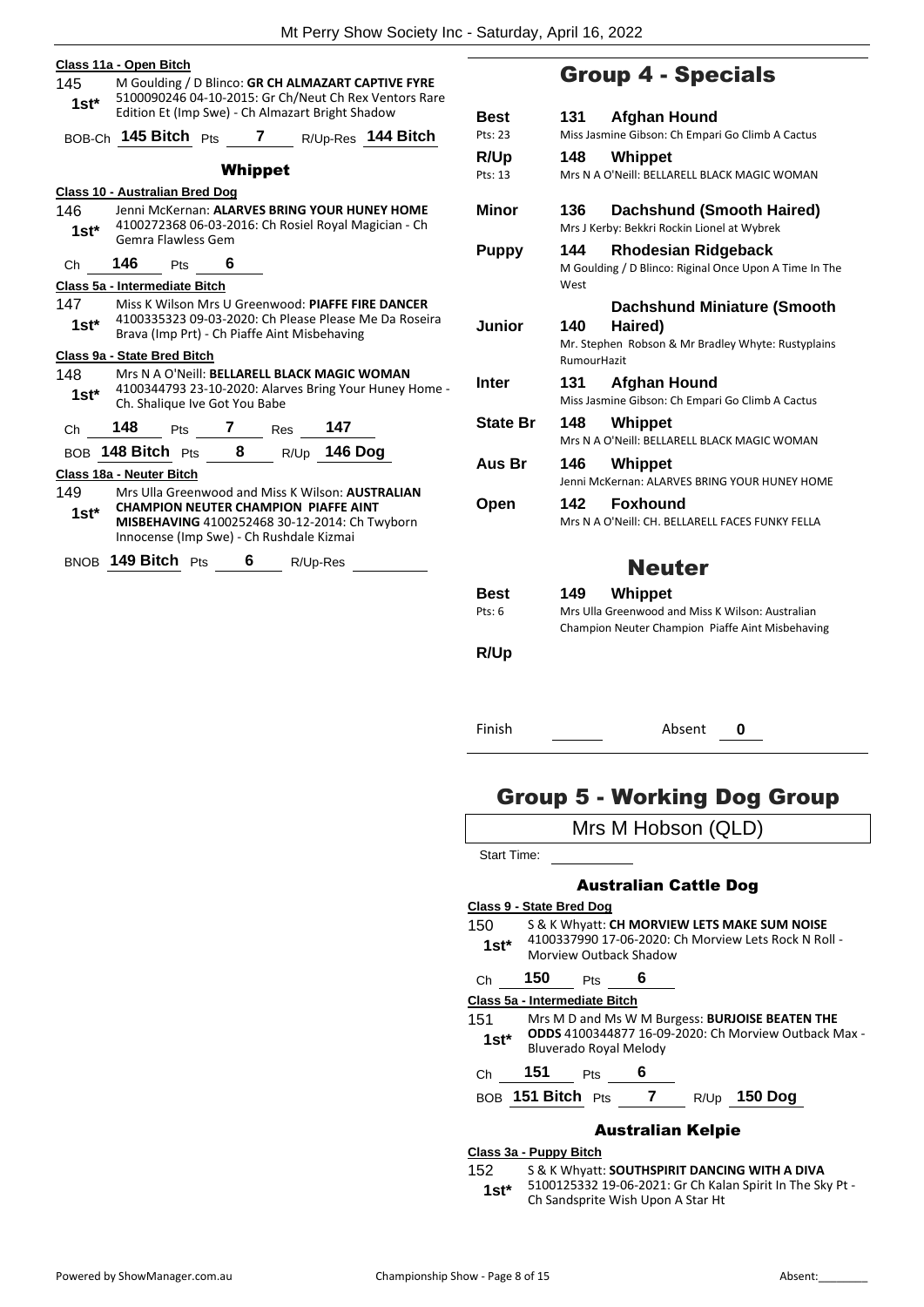# **Class 9a - State Bred Bitch**

153 Mrs N & Miss S Morris: **CH MORKERBOOK SPARKLIN NIGHT** 4100316148 21-12-2018: Supreme Ch Morkerbook Sizzlin Jade - Ch Dalalyn Alice At Midnight **1st\***

### **Class 10a - Australian Bred Bitch**

- 154 Mrs N & Miss S Morris: **CH MORKERBOOK SHIMMERIN NIGHT** 4100316147 21-12-2018: Supreme Ch Morkerbook Sizzlin Jade - Ch Dalalyn Alice At Midnight **1st\***
- BOB-Ch **154 Bitch** Pts **8** R/Up-Res **153 Bitch**

### **Class 18a - Neuter Bitch**

- 155 Mrs N & Miss S Morris: **NEUT CH & CH MORKERBOOK COPPER MAIDEN** 4100267634 28-11-2015: Supreme Champion Morkerbook Sun Warrior - Ch Morkerbook **1st\***
- Flamin Gold

BNOB **155 Bitch** Pts **6** R/Up-Res

# Australian Shepherd

# **Class 1a - Baby Puppy Bitch**

- 156 KL PEEK: **EDENSUNDOWN DANCING QUEEN** 2100576858 14-12-2021: Gbz Ch. Prt Jr Ch. Multi Ch. Sup Ch. Seventy Seven Cherised Desire (Imp Prt) - Aust Ch. Edensundown **1st\***
- Dancing Diva

# Beauceron

- **Class 11 - Open Dog**
- 157 Mr R Riseley: **CH. GUBERNATOR CANIS MAYRAU (IMP CZE)** CMKU/BC/5864/19 20-06-2019: Frn. Ch. Mambo Des Bergers Noirs Du Jedi (Fra) - Aut. Ch. C.I.B. C.I.E. Cze. Ch. Cze. Gr Ch. Pol. Ch. Svk.Ch. Vdh. Ch. Habilete Z Ajysyt Ger. Bh. Ipo1. (Cze) **1st\***

BOB-Ch **157 Dog** Pts **6**

# Border Collie

# **Class 1 - Baby Puppy Dog**

158 Miss T Thompson: **MYSTIQVIEW THIEF IN THE MIRROR** 4100361840 21-10-2021: Ch Nahrof Man In The Mirror - Nahrof Thief In The House Absent

# **Class 10 - Australian Bred Dog**

159 Wendy Lucht: **WOOFAME LET IT RIDE** 4100307109 21-05- 2018: Ch Allclarity All Or Nothing Jd Sd Gd Spdx - Ch **1st** <sup>2018: Ch Allclarity All<br>Woofame Poker Face</sup>

# Ch **159** Pts **6**

### **Class 1a - Baby Puppy Bitch**

160 Wendy Lucht: **WOOFAME LUCK BE A LADY** 4100364752 25- 11-2021: Ch Woofame Put It All On Black - Woofame **1st**\* II-2021: Ch woordme Put it<br>Cashonly At Pukawidgee (Ai)

# **Class 4a - Junior Bitch**

161 A Sime/S Heath: **FAIRENVY XQUISIT JAZZ** 4100345755 20- 11-2020: Aust Ch Wynnlake A Drop In The Ocean - Fairenvy **1st** 11-2020: Aust Ch Wyr<br>Simply Gorjus (Iid Nz)

### **Class 5a - Intermediate Bitch**

162 Miss T Thompson: **NAHROF I PUT A SPELL ON YOU (AI)** 2100546499 12-08-2020: Ch Nahrof Bad Moon Rising - Ch Nahrof Know How Et Absent

### **Class 9a - State Bred Bitch**

- 163 Wendy Lucht: **WOOFAME SPLASH SUM CASH (AI)**
	- 4100314587 10-12-2018: Ch Kellagem Show Me The Money 1st\* 4100314587 10-12-2018: Ch Realt Ch Pukawidgee Fair Aisling Rn

# **Class 10a - Australian Bred Bitch**

164 Ms S. A. Smith: **CELTIC HEART QUEEN SCATHACH** 4100347017 27-11-2020: Neecabe Thats What They Say - 1st<sup>\*</sup> 4100347017 27-11-20<br>Celtic Heart Boudicca

| Ch — | 163                      | <b>Pts</b> |     | Res | 164              |
|------|--------------------------|------------|-----|-----|------------------|
|      | BOB <b>163 Bitch</b> Pts |            | - 9 |     | $R/Up$ 164 Bitch |

# Collie (Rough)

# **Class 2 - Minor Puppy Dog**

165 Joan Dorling: **CATHGARRY BEAR WITH ME** 2100573019 05- 10-2021: Mirriyuula Boomshakalaka - Ch. Canyano Bold N **1st 10-2021:**<br>Beautiful

Ch **165** Pts **6**

### **Class 2a - Minor Puppy Bitch**

166 Mrs A P Walsh: **FAIRENVY BLACK MAGIC** 4100360519 10- 09-2021: Austgrch Fairenvy Deanambrose N Silva - Austch 1st\* U<sup>9-2021:</sup> Austgrch Fairenvy Dear<br>Highclere Love Story At Fairenvy

# Ch **166** Pts **6**

# BOB **166 Bitch** Pts **7** R/Up **165 Dog**

# Finnish Lapphund

**Class 10 - Australian Bred Dog**

- 167 N Naismith: **CALEEBRA DIAMONDS IN THE SKY** 3100334141 25-12-2015: Grand Ch. Armahani Diamond Davvir (Ai) Cd. Ra. Adx. Ado. Jdx. Gd. Spd. Et. Wpd - Ch. Caleebra Armani Diamond Re. Jc. Absent
- Ch Pts

# **Class 4a - Junior Bitch**

168 Mr LC & Mrs RA SEARE: **CH THELDAROY BEYOND COMPARISON (AI)** 4100346279 13-11-2020: Fin Ch Lv Ch Ru Ch Dagalos Naavaparta - Ch Theldaroy Xpensive Treasure (Ai) **1st\***

- Ch **168** Pts **6**
- BOB **168 Bitch** Pts **6** R/Up

# German Shepherd Dog

### **Class 5a - Intermediate Bitch**

| 171    | Irene Hayton: CH. LAGUARDIA ONLY HAS EYES FOR ME          |
|--------|-----------------------------------------------------------|
| $1st*$ | 4100331573 08-01-2020: Ch. Brigenti Ice Fire Et Ccd Cd Ht |
|        | Rn Ra Re Rae - Ch. Seigen Jessica Jones (Ai)              |

BOB-Ch **171 Bitch** Pts **6**

# German Shepherd Dog (Long Stock Coat)

# **Class 2 - Minor Puppy Dog**

- 173 WOLFGANG & TRACEY REHBERG: **DAMONTE STEALIN TIME ( AI )** 5100126633 20-07-2021: Kuirau Orlando - Khayem **1st<sup>\*</sup>** (AI)<sup>51</sup>
- BOB-Ch **173 Dog** Pts **6** R/Up-Res

### **Class 18a - Neuter Bitch**

- 174 Judith & Irene Hayton: **AUST. CH. NEUTER CH. LA GUARDIA EYE OF THE TIGER HIT** 4100251387 23-11-2014: Sup. Ch.
	- Freevale Sky Lark Az Et Bscl.1 Ch. Zellburg Scarlett Az Bscl.1 **1st\***
- BNOB **174 Bitch** Pts **6** R/Up-Res

# Shetland Sheepdog

- **Class 5 - Intermediate Dog**
- 175 SHARNDAH KNLS: **SHARNDAH POWER OV ONE**
- 2100543880 24-07-2020: Sup Ch Sheldon Charlie Brown Ch Mackland Wings Ov Change ( Imp Zaf) **1st\***
- Ch **175** Pts **6**

### **Class 1a - Baby Puppy Bitch**

- 176 Ms KJ Lutzow: **TESSKATEL PEGGIE SUE** 4100365578 29-12-
- 2021: Tesskatel Rockabilly Rebel Aust Ch Mallaraba 1st<sup>\*</sup> <sup>2021:16</sup><br>Mystery

### **Class 9a - State Bred Bitch**

177 MR T N & MRS R G RAY: **SHELAMOUR LIL TOWN FLIRT** 4100314029 24-11-2018: Sup Ch Jaemist Midsummer Nights Dream - Gavend Bit Ov Hocus Pocus Absent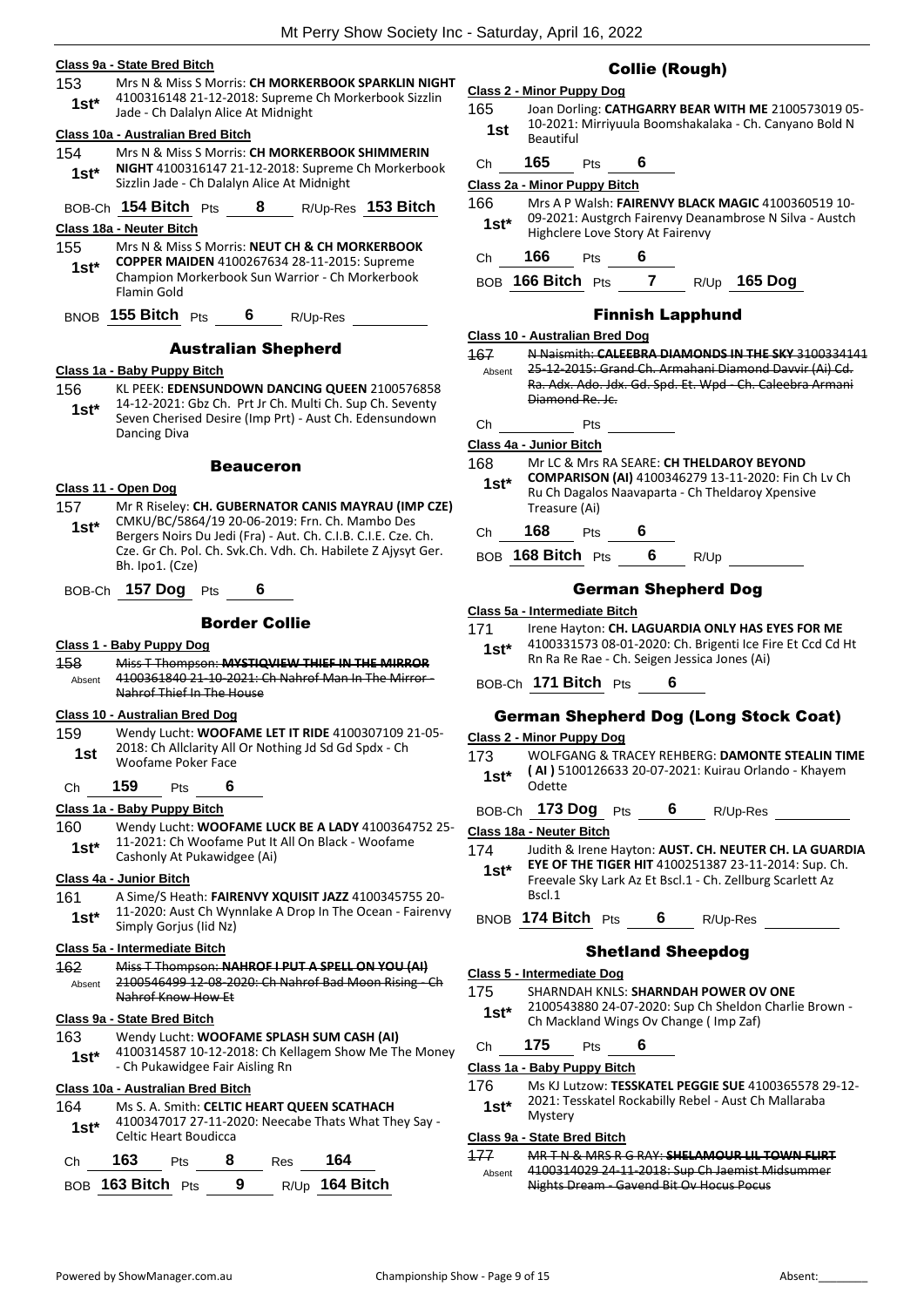|               | Class 11a - Open Bitch                  |                                                                                                       |   |                               |                                                                                                                                                              | ς |  |
|---------------|-----------------------------------------|-------------------------------------------------------------------------------------------------------|---|-------------------------------|--------------------------------------------------------------------------------------------------------------------------------------------------------------|---|--|
| 178<br>Absent | Shelamour Lil Town Flirt                |                                                                                                       |   |                               | MR T N & MRS R G RAY: CH SHELAMOUR DEAR PRUDENCE<br>4100346955 19-12-2020: Ch Louanda Frequent Flyer-                                                        |   |  |
| 179           |                                         | Sharndah Kennels: CH MACKLAND WINGS OV CHANGE<br>(IMP STH AFRICA ZA012712B16 19-07-2016: Aust Ch. Sth |   |                               |                                                                                                                                                              |   |  |
| 1st*          |                                         |                                                                                                       |   |                               | African Sharndah Encore At Mackland (Imp Aust - Ch Leigh-<br>Hi'S Come Fly With Me To Mackland (Imp Usa)                                                     |   |  |
| Ch            | 179 Pts 6 Res                           |                                                                                                       |   |                               |                                                                                                                                                              |   |  |
| BOB           |                                         |                                                                                                       |   |                               | 175 Dog $Pts$ 7 R/Up 179 Bitch                                                                                                                               |   |  |
|               | Class 18 - Neuter Dog                   |                                                                                                       |   |                               |                                                                                                                                                              |   |  |
| 180<br>Absent |                                         |                                                                                                       |   |                               | MR T N & MRS R G RAY: NEUT CH SUP CH JAEMIST<br><b>MIDSUMMER NIGHTS DREAM 5100079218 21-12-2013:</b><br>Ch. Peerielee As You Like It - Ronashill Sweet Heart |   |  |
| <b>BNOB</b>   |                                         | Pts                                                                                                   |   | R/Up-Res                      |                                                                                                                                                              |   |  |
|               |                                         |                                                                                                       |   | Swedish Vallhund              |                                                                                                                                                              |   |  |
|               | Class 11 - Open Dog                     |                                                                                                       |   |                               |                                                                                                                                                              |   |  |
| 181 -         |                                         |                                                                                                       |   |                               | Miss S Morris: <b>CH MORKERBOOK CRUISN TOGETHER</b>                                                                                                          |   |  |
| 1st*          |                                         |                                                                                                       |   |                               | 4100273229 08-04-2016: Supreme Ch Dlarah Little Red<br>Corevette - Grand Ch Dlarah Cheers Drink To That                                                      |   |  |
| Сh            | 181                                     | Pts                                                                                                   | 6 |                               |                                                                                                                                                              |   |  |
|               | Class 3a - Puppy Bitch                  |                                                                                                       |   |                               |                                                                                                                                                              |   |  |
| 182           |                                         |                                                                                                       |   |                               | Mrs N & Miss S Morris: MORKERBOOK HANDED FROM                                                                                                                |   |  |
| $1st^*$       |                                         |                                                                                                       |   |                               | HEAVEN 4100358329 14-07-2021: Ch Trendam Like Toy<br>Soldiers - Ch Morkerbook Cruisn Withmy Honey                                                            |   |  |
| Ch            | 182 $P$ ts                              |                                                                                                       | 6 |                               |                                                                                                                                                              |   |  |
|               |                                         |                                                                                                       |   |                               | BOB 181 Dog Pts 7 R/Up 182 Bitch                                                                                                                             |   |  |
|               |                                         |                                                                                                       |   | <b>Welsh Corgi (Cardigan)</b> |                                                                                                                                                              |   |  |
|               | <b>Class 10 - Australian Bred Dog</b>   |                                                                                                       |   |                               |                                                                                                                                                              |   |  |
| 183.          |                                         |                                                                                                       |   |                               | <b>S Jones: CH KELOCARD ITSNOT ROCKET SCIENCE (AI)</b><br>5100108617 16 10 2018: Kingsbury Red Dragon Of                                                     |   |  |
| Absent        |                                         |                                                                                                       |   |                               | Claymore (Usa) - Nz Ch Ch Kawera Journey's End (Imp Nz)                                                                                                      |   |  |
|               | Class 1a - Baby Puppy Bitch             |                                                                                                       |   |                               |                                                                                                                                                              |   |  |
| 184<br>Absent | (Usa) Ch Kardibroke Arctic Silver       |                                                                                                       |   |                               | Mr W & Mrs S Jones: KARDIBROKE EYE CATCHING (AI)<br>3100445355 11 01 2022: Am Ch Spectrum Harlem Shuffle                                                     |   |  |
| BOB-Ch        |                                         | Pts                                                                                                   |   |                               |                                                                                                                                                              |   |  |
|               |                                         |                                                                                                       |   | <b>Welsh Corgi (Pembroke)</b> |                                                                                                                                                              |   |  |
|               | <b>Class 2 - Minor Puppy Dog</b>        |                                                                                                       |   |                               |                                                                                                                                                              |   |  |
| 185           |                                         |                                                                                                       |   |                               | Ms. Rebecca Wilson: CARENCLTUXEDO STYLE 4100362737                                                                                                           |   |  |
| Absent        | <b>Declare</b>                          |                                                                                                       |   |                               | 14-08-2021: Fergwyn Like My Style - Carenci Vow And                                                                                                          |   |  |
|               | Class 3 - Puppy Dog                     |                                                                                                       |   |                               |                                                                                                                                                              |   |  |
| 186           |                                         |                                                                                                       |   |                               | Leigh Hinricks: CHARMORE LOVE AND DEVOTION                                                                                                                   |   |  |
| 1st*          | Becassmic Ava Gardner                   |                                                                                                       |   |                               | 4100359362 07-07-2021: Ch Aberlee Right Here Waiting -                                                                                                       |   |  |
|               | <u>Class 11 - Open Dog</u>              |                                                                                                       |   |                               |                                                                                                                                                              |   |  |
| 187           |                                         |                                                                                                       |   |                               | Gloria Woodward: CH ABERLEE RIGHT HERE WAITING                                                                                                               |   |  |
| 1st*          | Wait(Imp Nz) - Ch Aberlee Some Say Love |                                                                                                       |   |                               | 4100339518 13-07-2020: Ch Merthyr Wanda Long                                                                                                                 |   |  |
| Ch            | 187                                     | <b>Pts</b>                                                                                            |   | 7 Res 186                     |                                                                                                                                                              |   |  |
|               | <u> Class 3a - Puppy Bitch</u>          |                                                                                                       |   |                               |                                                                                                                                                              |   |  |
| 188<br>Absent | My Love                                 |                                                                                                       |   |                               | Gloria Woodward: ABERLEE LOVE MY WAY AL 4100357065<br>17-06-2021: Ch Aberlee Over The Limit - Ch Aberlee Best Of                                             | Ω |  |
|               | Class 4a - Junior Bitch                 |                                                                                                       |   |                               |                                                                                                                                                              |   |  |
| 189           |                                         |                                                                                                       |   |                               | C Cameron: ANTUDOR COLORME CHANTILLY LACE AT<br><b>PLZWELCOM</b> 4100353854 10-04-2021: Ch Fergwyn I Had A                                                   |   |  |
| Absent        | Dream - Ch Antudor Colorme Kathleen     |                                                                                                       |   |                               |                                                                                                                                                              |   |  |
|               | Class 5a - Intermediate Bitch           |                                                                                                       |   |                               |                                                                                                                                                              |   |  |

190 Leigh Hinricks: **IZALAB GINGER** 4100344615 25-09-2020: Ch Fergwyn Like My Style - Ch Izalab Pandoras Gem **1st\***

# **Class 9a - State Bred Bitch**

191 Sheree Kilby: **ABERLEE REIGN OF LOVE** 4100344751 02-10- 2020: Ch Aberlee Stuck On You - Ch Aberlee Bubbling Sugar **1st\***

| Ch <b>191</b>     | <b>Pts</b> | Res 190 |                |
|-------------------|------------|---------|----------------|
| BOB 187 Dog Pts 9 |            |         | R/Up 191 Bitch |

# Group 5 - Specials

| Best            | 181 —            | <b>Swedish Vallhund</b>                                                          |
|-----------------|------------------|----------------------------------------------------------------------------------|
| Pts: 25         |                  | Miss S Morris: Ch Morkerbook Cruisn Together                                     |
| R/Up            | 151              | <b>Australian Cattle Dog</b>                                                     |
| Pts: 15         |                  | Mrs M D and Ms W M Burgess: Burjoise Beaten The Odds                             |
| Baby            | 176 —            | <b>Shetland Sheepdog</b>                                                         |
|                 |                  | Ms KJ Lutzow: Tesskatel Peggie Sue                                               |
| Minor           |                  | 166 Collie (Rough)                                                               |
|                 |                  | Mrs A P Walsh: Fairenvy Black Magic                                              |
| <b>Puppy</b>    | 182              | <b>Swedish Vallhund</b>                                                          |
|                 |                  | Mrs N & Miss S Morris: Morkerbook Handed From Heaven                             |
| Junior          | 168              | Finnish Lapphund                                                                 |
|                 | (AI)             | Mr LC & Mrs RA SEARE: Ch Theldaroy Beyond Comparison                             |
| Inter           | 151              | <b>Australian Cattle Dog</b>                                                     |
|                 |                  | Mrs M D and Ms W M Burgess: Burjoise Beaten The Odds                             |
|                 |                  |                                                                                  |
| <b>State Br</b> | 191              | Welsh Corgi (Pembroke)<br>Sheree Kilby: Aberlee Reign Of Love                    |
| Aus Br          | 154              |                                                                                  |
|                 |                  | <b>Australian Kelpie</b><br>Mrs N & Miss S Morris: Ch Morkerbook Shimmerin Night |
|                 |                  |                                                                                  |
| Open            | 181              | <b>Swedish Vallhund</b>                                                          |
|                 |                  | Miss S Morris: Ch Morkerbook Cruisn Together                                     |
|                 |                  | <b>Neuter</b>                                                                    |
| <b>Best</b>     | 155              | <b>Australian Kelpie</b>                                                         |
| Pts: 7          |                  | Mrs N & Miss S Morris: Neut Ch & Ch Morkerbook Copper                            |
|                 | Maiden           |                                                                                  |
|                 |                  | <b>German Shepherd Dog (Long</b>                                                 |
| <b>R/Up</b>     | 174              | <b>Stock Coat)</b>                                                               |
|                 |                  | Judith & Irene Hayton: Aust. Ch. Neuter Ch. La Guardia Eye                       |
|                 | Of The Tiger HIT |                                                                                  |

Finish Absent **11**

# Group 6 - Utility Group

Mrs M Hobson (QLD)

Start Time:

# Alaskan Malamute

# **Class 5 - Intermediate Dog**

- 192 Narelle Adams: **CH ANNAKPOK THE DEVILS KISS (AI)**
- 4100347167 07-09-2020: Am Ch. Sno Klassic In Your Face (Usa) - Ch Ironpride's Devil Wears Prada (Imp Canada) **1st\***
- 

# **Class 11 - Open Dog**

# 193 Linda Boulton: **RU. JR. CH. AUST CH. LEGACY OF FIRE FROM**

**KONEV-BOR (IMP RUS)** RKF5392716 21-09-2018: Fire Of Heavenkingdom (Chl) - Rus. Gr. Ch. Cib. Rkf. Ch. Ru. Jr. Ch. Rus. Ch Fknoev-Bor Legacy Of Freya Srebrny Kiel (Pol) **1st\***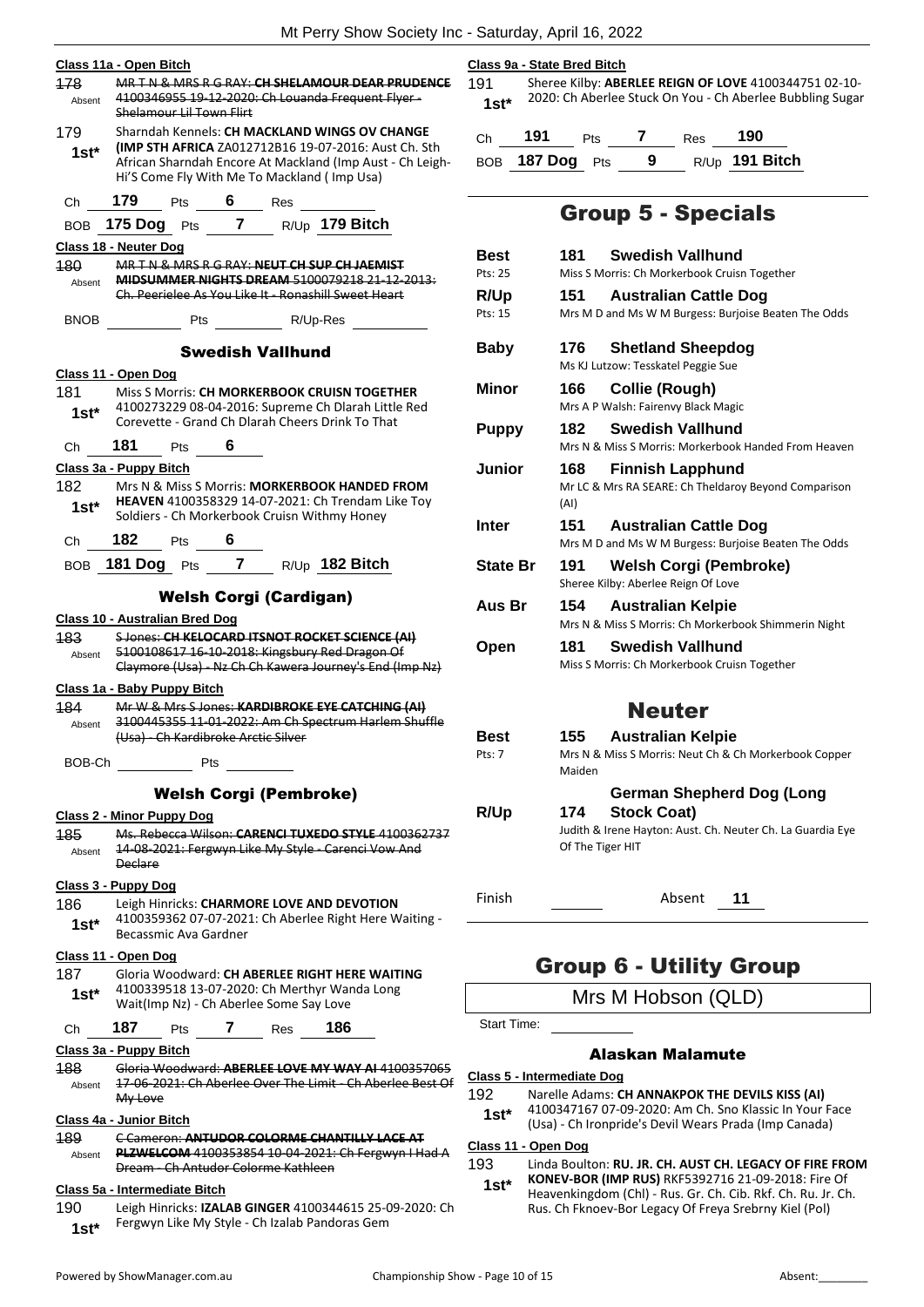|                | Class 4a - Junior Bitch                                                                          | Class 5a - Int        |              |
|----------------|--------------------------------------------------------------------------------------------------|-----------------------|--------------|
| 194            | K. KNIGHT / L. BOULTON: AUST CH ICEPAWS ROCKN                                                    | 207                   | M.           |
| $1st*$         | <b>DAHOUS WITH REBA 4100353887 29-03-2021: Aust Ch /</b>                                         | $1st*$                | ΟP<br>Ge     |
|                | Rus. Jr Ch Legacy Of Fire From Konev - Bor (Imp Rus) -                                           |                       | Wi           |
|                | Icepaws Yewl Be My Baby                                                                          | <u> Class 11a - C</u> |              |
| Ch             | 194<br>6<br>Pts                                                                                  | 208                   | Mr           |
| BOB            | 8<br><b>192 Dog</b><br>R/Up 194 Bitch<br>Pts                                                     | $1st^*$               | W۱           |
|                |                                                                                                  |                       | Lib          |
|                | <b>Boxer</b>                                                                                     |                       | De.          |
|                | Class 1 - Baby Puppy Dog                                                                         | BOB-Ch <sub>2</sub>   |              |
| 195            | Miss Liza Mclaughlin: MCBOXA AMERICAN DREAM                                                      |                       |              |
| 1st            | 4100363842 26-11-2021: Ch Jetboom Point Of Interest (Ai)<br>- Ch Kudirka Lilmis Murdanova        |                       |              |
|                | Class 4 - Junior Dog                                                                             | Class 4 - Jun         |              |
| 196            | Nina Budda-Deen: MCBOXA FIRE PRINCE 4100350391 22-                                               | 209                   | Tra<br>41    |
| 1st*           | 02-2021: Ch Kudirka Arsons Glow - Ch Mcboxa Chevntino Lil                                        | $1st*$                | De           |
|                | Camaro                                                                                           |                       | 20           |
|                | Class 10 - Australian Bred Dog                                                                   | Ch                    |              |
| 197            | Mr C Davis: MCBOXA UVE BEEN CHARGED 4100350392 22-                                               | Class 5a - Int        |              |
| $1st*$         | 02-2021: Ch Kudirka Arsons Glow - Ch Mcboxa Chevntino Lil                                        | 210                   | Ms<br>27.    |
|                | Camaro                                                                                           | $1st*$                | Ind          |
|                | Class 11 - Open Dog                                                                              | Ch                    | 21           |
| 198            | Mrs L A Smitheringale: CH CHELLEASON THE<br>BROTHERHOOD 4100328433 26-10-2019: Sup Ch Juelle The |                       | 209          |
| 1st*           | Godson (Ai) - Chelleason Candy Cane Girl                                                         | <b>BOB</b>            |              |
| Ch             | 197<br>198<br>8<br>Pts<br>Res                                                                    |                       |              |
|                |                                                                                                  | Class 2 - Min         |              |
| 199            | Class 1a - Baby Puppy Bitch<br>Lisa Crosbie: VALESKA SECRETLY KRUSHING 01501-2022                | 211                   | Mr           |
| 3rd            | 03-12-2021: Valeska Eurovision - Ch Valeska Leave Ya                                             | 1st*                  | 25-          |
|                | Hatton                                                                                           |                       | Ry.          |
| 200            | Miss Liza Mclaughlin: MCBOXA OHLALA LIL ZETA GIRL                                                | Class 9 - Stat        |              |
| 2nd            | 4100364230 07-12-2021: Elkohe The Toy Boy - Ch Mcboxa<br>Chevntino Lil Camaro                    | 212                   | Mr           |
| 201            | Mrs L A Smitheringale: CHELLEASON BREAKING HEARTS                                                | $1st*$                | 41<br>Ra     |
| $1st^*$        | 4100365482 10-12-2021: Chelleason Causing Heart Break                                            |                       |              |
|                | (Ai) - Chelleason High Priestess(Ai)                                                             | Сh                    | 212          |
|                | Class 9a - State Bred Bitch                                                                      | Class 3a - Pu         |              |
| 202            | Miss Liza Mclaughlin: MCBOXA RU GO N MY WAY                                                      | 213                   | Mr<br>41     |
| $1st*$         | 4100350389 22-02-2021: Ch Kudirka Arsons Glow - Ch<br>Mcboxa Chevntino Lil Camaro                | $1st*$                | Ra           |
|                |                                                                                                  | Ch                    | 21:          |
| Ch             | 202<br>6<br>Pts                                                                                  |                       |              |
|                | BOB 202 Bitch Pts<br>9<br>R/Up <b>197 Dog</b>                                                    | BOB 213               |              |
|                | <b>Bullmastiff</b>                                                                               |                       |              |
|                |                                                                                                  | Class 9 - Stat        |              |
| 203            | Class 11 - Open Dog<br>ANGELA MCLAUGHLIN: RKS BOSS MAN 4100346019 09 11                          | 214                   | Ms           |
| Absent         | 2020: Riverhome Ziggy - Tuteur Kamore                                                            | $1st*$                | M            |
|                |                                                                                                  |                       | 20.          |
| Ch             | Pts                                                                                              | <u>Class 11 - Op</u>  |              |
|                | Class 2a - Minor Puppy Bitch                                                                     | 215                   | Mr           |
| 204            | Mr B & Mrs M Stennings: RIVERHOLM CREME BRULEE                                                   | $1st^*$               | SLI<br>Ch.   |
| $1st^*$        | 4100358105 20-07-2021: Fireball Simba Congoriverhome -                                           |                       | Blr          |
|                | Riverhome Luna River                                                                             | Ch                    | 21،          |
|                | Class 5a - Intermediate Bitch                                                                    | Class 5a - Int        |              |
| 205            | Miss Angela Mclaughlin: FIREBULL DAENERYSSTORMBORN                                               | 216                   | Mr           |
| Absent         | 4100324534 07-06-2019: Ch. Firebull Justajigglo - Remyk<br><b>Tomorrows News</b>                 | 2nd                   | 41           |
|                |                                                                                                  |                       | Ro           |
|                | <u> Class 11a - Open Bitch</u><br>M & V Yates & W Mills: CH WATERLEA STORMY WEATHER              | 217                   | D [          |
| 206<br>$1st^*$ | AT SALIERI (IMP NZ) 01935-2019 29-01-2019: Nz Gr Ch                                              | $1st*$                | CН<br>Mo     |
|                | Waterlea's Mad About The Boy - Nz Ch Waterlea's Pride                                            |                       | $21^{\circ}$ |
|                |                                                                                                  | Сh                    |              |
|                | And Joy                                                                                          |                       |              |
|                | 206<br>7<br>204<br>Pts<br>Res                                                                    | <b>BOB 217</b>        |              |
| Ch             | 7<br>R/Up 204 Bitch<br>BOB 206 Bitch Pts                                                         |                       |              |

# Dobermann

# **Class 5a - Intermediate Bitch** 207 M & V Yates & D Yates: **EBONDOBE A NIGHT AT THE**

**OPERA AT SALIERI** 4100340984 12-08-2020: Ch Can Ch entry Koda Of Willowcreek - Sup Ch Ebondobes The Red itch Of Dobersmith

# **Class 11a - Open Bitch**

208 Mr G N Hoffmann: **AUST CH WALAMARA ZERO-TIME TO** 

```
WAIT (AI)(IMP NZ)] 05951-2017 23-07-2017: Can Ch 
erator's Glimmer Man - Aust Sup Ch Walamara Lead
esigner (Imp Nz)
```
BOB-Ch **208 Bitch** Pts **7** R/Up-Res **207 Bitch**

# Dogue de Bordeaux

# **Class 4 - Junior Dog**

- acy Lamb: **AUST CH NANMAS MR MAHOGANY** 4100347675 15-12-2020: Am Ch Duke Udson Junior De La **Emeure Combreenne - Moloscyg Lil Fire**
- Ch **209** Pts **6**

# **Class 5a - Intermediate Bitch**

2. Tracy Lamb: AUST CH NANMAS KHALEESI 4100340293 27-07-2020: Ch Bronzantiq Counting Stars - Ch Bulladulla **I**iana Jolie (Ai)

# Ch **210** Pts **6**

BOB **209 Dog** Pts **7** R/Up **210 Bitch**

# Portuguese Water Dog

**Class 2 - Minor Puppy Dog**

| 211    | Mr M & Mrs S Lilley: RYZYLVA TAKE NO SHIP 4100359191   |
|--------|--------------------------------------------------------|
| $1st*$ | 25-07-2021: Sup Ch Ryzylva Make A Wish (Ai) Ra - Ro Ch |
|        | Ryzylya Kia Kaha Ccd Cd Rae Tkn                        |

# **Class 9 - State Bred Dog**

# M & Mrs S Lilley: CH RYZYLVA WISHES N DREAMS

- 4100305794 18-04-2018: Sup Ch Ryzylva Make A Wish (Ai) - Ro Ch Ryzylva Kia Kaha Ccd Cd Rae Tkn
- Ch **212** Pts **7** Res **211**

# **Class 3a - Puppy Bitch**

**M & Mrs S Lilley: RYZYLVA SHIP SHIP HOORAY** 

- 00359192 25-07-2021: Sup Ch Ryzylva Make A Wish (Ai) Ra - Ro Ch Ryzylva Kia Kaha Ccd Cd Rae Tkn **1st\***
- Ch **213** Pts **6**
- **Bitch** Pts **8** R/Up 212 Dog

# Rottweiler

# **Class 9 - State Bred Dog**

T Payne & Mr D Dallinger & Ms M Moore: AUST CH. **MONDALLIN ITS JUST YOU AND ME** 4100334174 01-03- 20: Blakeco Intime Brodie - Ch. Mondallin Cinda Rella

# **Class 11 - Open Dog**

| 215<br>$1st*$                 | Mr R Riseley: BLR.JCH.LTU.JR.CH.CH. BINGO IS ROJAUS<br>SLENIO(IMP LTU) lsvkr5318/17 21-06-2017: Ger.Jr<br>Ch. Vdh. Ch Hero Von Der Tonberger Hohe Ger. Vpg1 (Deu) -<br>Blr.Jch.Ltu.Jr Ch.Ultra Is Rojaus Slenio |                                                                                                           |  |     |                                            |  |  |
|-------------------------------|-----------------------------------------------------------------------------------------------------------------------------------------------------------------------------------------------------------------|-----------------------------------------------------------------------------------------------------------|--|-----|--------------------------------------------|--|--|
| Ch                            | 214                                                                                                                                                                                                             | Pts                                                                                                       |  | Res | 215                                        |  |  |
| Class 5a - Intermediate Bitch |                                                                                                                                                                                                                 |                                                                                                           |  |     |                                            |  |  |
| 216                           |                                                                                                                                                                                                                 |                                                                                                           |  |     | Mr R Riseley: MEINRAD THE ART OF BURLESQUE |  |  |
| 2nd                           |                                                                                                                                                                                                                 | 4100333015 23-01-2020: Blr. Jch. Ltu. Jr Ch. Ch. Bingo Is<br>Rojaus Slenio (Imp Ltu) - Kurrirott A Stella |  |     |                                            |  |  |
| 217<br>$1st*$                 | D Dallinger & M Moore: AUST CH. MONDALLIN JUST<br><b>CHASIN RAINBOWS 4100339465 18-06-2020: Blakeco</b><br>Movin On In Ollie - Ch.Mondallin Your The Girl On Fire                                               |                                                                                                           |  |     |                                            |  |  |
|                               |                                                                                                                                                                                                                 | Pts                                                                                                       |  | Res |                                            |  |  |

| BOB 217 Bitch Pts |  | R/Up 214 Dog |
|-------------------|--|--------------|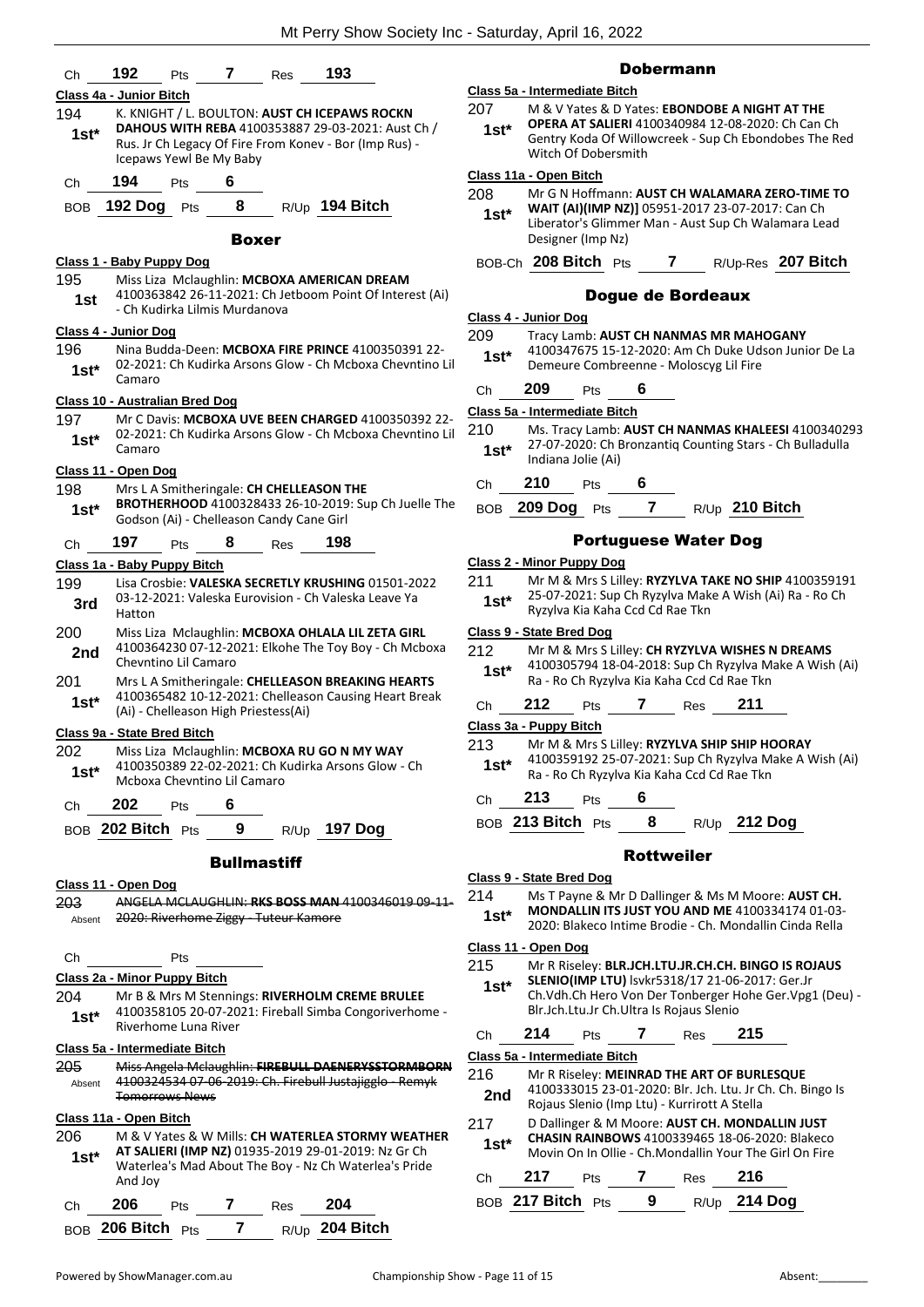# Samoyed

# **Class 9a - State Bred Bitch** 218 Joan L. Webb: **AUSTRALIAN GRAND CHAMPION**

**SNOWWEB ON PARADE** 4100301926 23-01-2018: Supreme Ch. Snowbrook Lucky Star Of Henry - Gr. Ch. Kalaska Gold-N-Classgirl **1st\***

BOB-Ch **218 Bitch** Pts **6**

# Group 6 - Specials

| <b>Best</b><br>Pts: 25 | 217<br>Rainhows     | <b>Rottweiler</b><br>D Dallinger & M Moore: Aust CH. Mondallin Just Chasin |
|------------------------|---------------------|----------------------------------------------------------------------------|
| <b>R/Up</b><br>Pts: 15 | 208<br>(AI)(IMP NZ) | Dobermann<br>Mr G N Hoffmann: Aust Ch Walamara Zero-Time To Wait           |
| <b>Baby</b>            | 201                 | Boxer<br>Mrs L A Smitheringale: Chelleason Breaking Hearts                 |
| Minor                  | 211                 | Portuguese Water Dog<br>Mr M & Mrs S Lilley: Ryzylva Take No Ship          |
| <b>Puppy</b>           | 213                 | Portuguese Water Dog<br>Mr M & Mrs S Lilley: Ryzylva Ship Ship Hooray      |
| Junior                 | 209                 | Dogue de Bordeaux<br>Tracy Lamb: Aust CH Nanmas Mr Mahogany                |
| Inter                  | 217<br>Rainhows     | <b>Rottweiler</b><br>D Dallinger & M Moore: Aust CH. Mondallin Just Chasin |
| <b>State Br</b>        | 218<br>Parade       | Samoved<br>Joan L. Webb: Australian Grand Champion Snowweb On              |
| Aus Br                 | 197                 | Boxer<br>Mr C Davis: Mcboxa Uve Been Charged                               |
| Open                   | 208<br>(AI)(IMP NZ) | Dobermann<br>Mr G N Hoffmann: Aust Ch Walamara Zero-Time To Wait           |

Finish Absent **2**

# Group 7 - Non-Sporting Group

Mrs J Armatys (QLD)

Start Time:

# British Bulldog

# **Class 4 - Junior Dog**

219 Irene Snailham: **SNAILSBURY GOLD RASCAL** 4100349651 29-01-2021: Ch Aylaraby Lord Montagu - Snailsbury Gold Velvet **1st\***

# **Class 9 - State Bred Dog**

220 Mrs D G Morrison Teirney: **AUST CH STONEBRIDGE WHITE KNIGHT** 4100349652 29-01-2021: Ch Llemmegs Mr Mojo **1st\* KNIGHT** 4100349652 29-01-2021: Ch Lleming Rising(Ai) - Stonebridge Pipi Longstockings

# **Class 11 - Open Dog**

221 Mr N & Mrs T Grey: **CH NGAKAUTOA JEFE ESPANOL (IMP NZL)** 07405-2018 17-08-2018: Ngakautoa Mr Chucky - Mgakautoa Hard Rain **1st**

| Ch      | 219                               | <b>Pts</b> | 8                         | <b>Res</b> | 220                                                  |                                                        |
|---------|-----------------------------------|------------|---------------------------|------------|------------------------------------------------------|--------------------------------------------------------|
|         | Class 11a - Open Bitch            |            |                           |            |                                                      |                                                        |
| 222     |                                   |            |                           |            | Mr N & Mrs T Grey: CH BADAZZ SIECRIO SENORITA (IMP   |                                                        |
| $1st*$  |                                   |            | Badazz Little Miss Muffet |            | NZL) 04895-2018 11-03-2018: Ngakautoa The Spaniard - |                                                        |
| Ch      | 222                               | Pts        | 6                         |            |                                                      |                                                        |
|         | <b>BOB</b> 219 Dog                | Pts        | 9                         |            | R/Up 222 Bitch                                       |                                                        |
|         |                                   |            | <b>Chow Chow</b>          |            |                                                      |                                                        |
|         | <b>Class 5 - Intermediate Dog</b> |            |                           |            |                                                      |                                                        |
| 223     |                                   |            |                           |            | Shenara Moon: SHENDARA GOKU 4100342473 28-08-        |                                                        |
| $1st^*$ | Yuki                              |            |                           |            |                                                      | 2020: Touchofchow Tina Jade Emperor - Majestueux Kuroi |

# **Class 11 - Open Dog**

| 224    | Shenara Moon: CH TOUCHOFCHOW TIAN JADE EMPEROR     |
|--------|----------------------------------------------------|
| $1st*$ | 5100112091 24-05-2019: Champion Chowleigh Touch Of |
|        | Class - Ch Touchofchow Song Of Ice Fire (Ai)       |

Ch **224** Pts **7** Res **223**

# **Class 3a - Puppy Bitch**

225 D & S Simpson: **KUTEAZ SHE CAN DO MAGIC** 2100565940 18-05-2021: Kuteaz Just Like Magic - Kuteaz Playboy In Paris **1st\***

# Ch **225** Pts **6**

BOB **224 Dog** Pts **8** R/Up **223 Dog**

# **Dalmatian**

|                                   | Class 10 - Australian Bred Dog                                                         |  |                             |  |                                                           |
|-----------------------------------|----------------------------------------------------------------------------------------|--|-----------------------------|--|-----------------------------------------------------------|
| 226.                              | Ms FEL Darling: PACEAWAY HAPPY GO LUCKY (AI)                                           |  |                             |  |                                                           |
| $1st^*$                           | 4100340042 14-07-2020: Uk Ch Dvojica Vendetta (Imp Uk) -<br>Ch Paceaway Just Havin Fun |  |                             |  |                                                           |
|                                   |                                                                                        |  |                             |  |                                                           |
| Ch                                | <b>226</b> Pts 6                                                                       |  |                             |  |                                                           |
|                                   | Class 2a - Minor Puppy Bitch                                                           |  |                             |  |                                                           |
|                                   |                                                                                        |  |                             |  | 227 AW & ML Bennett: LIKADYCE JUSTAGAMBLE IN VEGAS        |
| $1st^*$                           |                                                                                        |  | Ch Likadyce Solitaire Ai Et |  | 4100358274 29-07-2021: Ch Paceaway Pepper Jack - Sup      |
|                                   | Class 3a - Puppy Bitch                                                                 |  |                             |  |                                                           |
|                                   |                                                                                        |  |                             |  | 228 AW & ML Bennett: LIKADYCE GOTCHA IN VEGAS             |
|                                   |                                                                                        |  |                             |  | Absent 4100358273 29 07 2021: Ch Paceaway Pepper Jack Sup |
|                                   |                                                                                        |  | Ch Likadyce Solitaire Ai Et |  |                                                           |
|                                   | Class 4a - Junior Bitch                                                                |  |                             |  |                                                           |
| 229                               |                                                                                        |  |                             |  | ANNA BORISENKO: COSMICSTRING UNIVERSALSTAREILI            |
| Absent                            |                                                                                        |  |                             |  | 4100345581 18-10-2020: Ch Dalilu Gratiano Jc - Fauvic     |
|                                   | Rebella                                                                                |  |                             |  |                                                           |
|                                   |                                                                                        |  |                             |  | Ch 227 Pts 6 Res                                          |
|                                   |                                                                                        |  |                             |  | BOB 226 Dog Pts 7 R/Up 227 Bitch                          |
| <b>French Bulldog</b>             |                                                                                        |  |                             |  |                                                           |
| <b>Class 5 - Intermediate Dog</b> |                                                                                        |  |                             |  |                                                           |
| 230                               |                                                                                        |  |                             |  | KL PEEK: MOONGLADE DEREK AT MASTDOCH 4100329265           |
| $1$ st $*$                        | Konfidential                                                                           |  |                             |  | 11-11-2019: Ch. Gold-Sierra Marachie (Imp) - Moonglade La |
|                                   | Class 11 - Open Dog                                                                    |  |                             |  |                                                           |
|                                   |                                                                                        |  |                             |  |                                                           |

# 231 Mechelle Mcfadzen: **CH ALANGROVE OLIVERS TWIST**

- 4100328933 26-10-2019: Aust Ch Frustyle Swiftdelight Alangrove Glitz N Glamour **1st**
- Ch **231** Pts **7** Res **230**

# **Class 1a - Baby Puppy Bitch**

- 232 KL PEEK: **MOONGLADE TEARS FOR AVA** 4100366253 03-01-
	- 2022: Moonglade Me Wham Moonglade Queen Sersee **1st\***

# **Class 2a - Minor Puppy Bitch**

233 Mechelle Mcfadzen: **ALANGROVE ACADIAROSE** 4100359468 14-08-2021: Ch Lefergo Thor In Tou - Ch **1st**\* 4100359468 14-08-2021:<br>Alangrove La Vic En Rose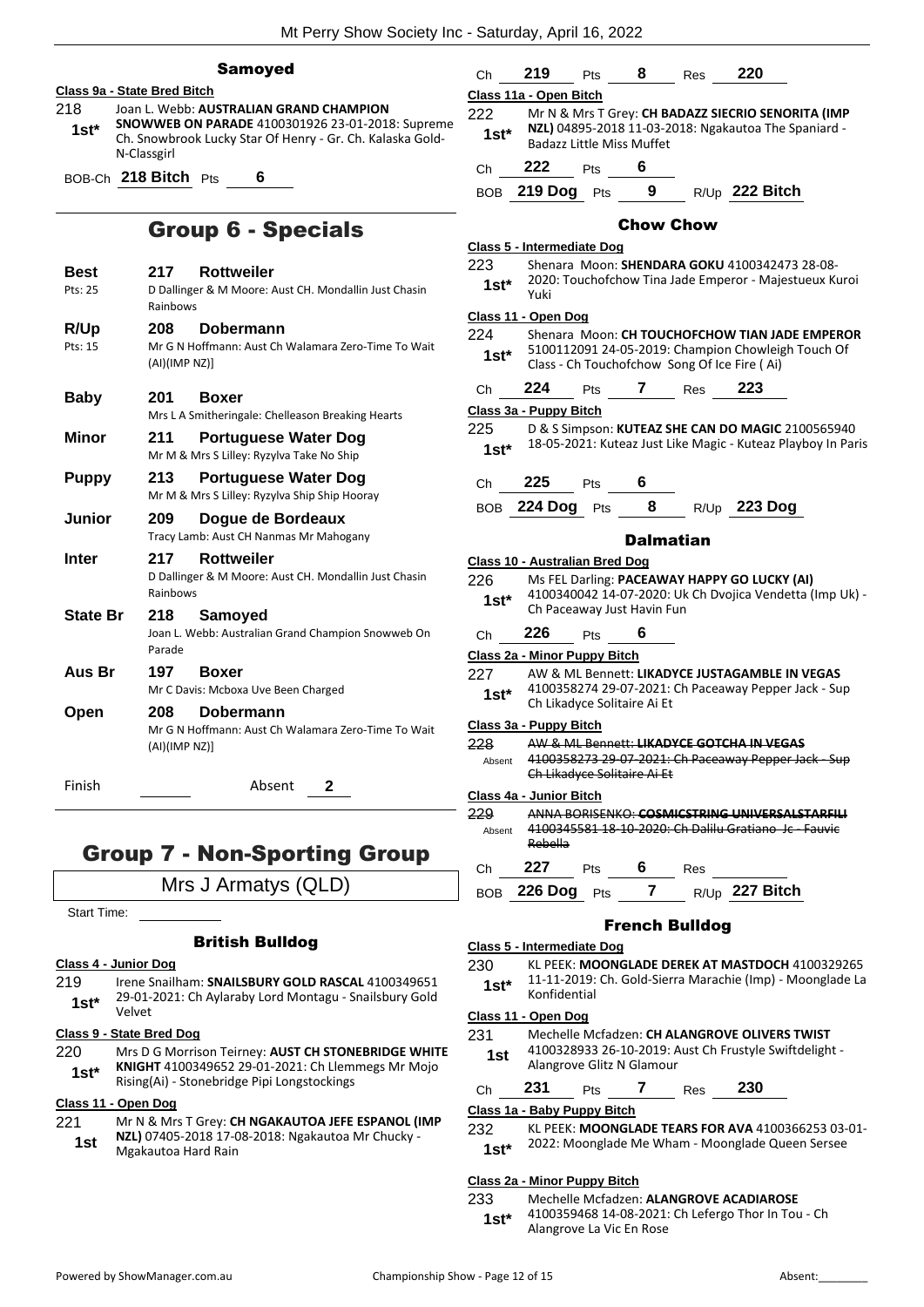# **Class 10a - Australian Bred Bitch**

# 234 KL Peek: **CH. MOONGLADE USSR KONFIDENTIAL**

4100312812 27-10-2018: Rom. Jr Ch.Bul. Jr Gr Ch. Srb. Jr Ch.Bul. Jr Ch Ch. Riccardo Konfident Step (Imp Hun) - Md Jr Ch. Mk Jr Ch. Ch. A'vigdors Emanuelle (Imp Hun) **1st\***

# **Class 11a - Open Bitch**

235 Mrs M D and Ms W M Burgess: **WINSIN ANGEL SENT** 4100339586 30-06-2020: Bonzabull Dont Look Back (Ai) - Joerana Strut Your Stuff **1st\***

|  |  | -- | 55. |
|--|--|----|-----|
|  |  |    |     |

BOB **235 Bitch** Pts **10** R/Up **231 Dog**

# German Spitz (Klein)

# **Class 10 - Australian Bred Dog**

- 236 S Heath: **NUEBOREE BABYCCINO** 2100528013 30-09-2019: Ferona Black N White Minstrel - Ch Nueboree Lucy In The **1st\*** Fer
- BOB-Ch **236 Dog** Pts **6**

# German Spitz (Mittel)

# **Class 10 - Australian Bred Dog**

237 Mrs S Jones & Miss K Innes: **CH. BORNDOWNUNDA S CHOCOLATIER** 2100538197 23-03-2020: Ch. Beleesha Big Bang (Ai) - Ch. Neut. Ch. Borndownunda Nina Simone Absent

# **Class 11 - Open Dog**

238 WJ Jones: **CH MALPITZKY MAD HATTER** 3100330512 06-10- 2015: Ch Vonleenard Hez The Antzpantz - Malpitzky Breaking Tradition Absent

# Ch Pts Res

**Class 1a - Baby Puppy Bitch**

239 Mr W & Mrs S Jones: **MAZIKEEN PSYCHO KILLER** 4100363056 31-10-2021: Malpitzky Mad Hatter - Fyreburst Kiss My Fluffy Absent

# **Class 5a - Intermediate Bitch**

| 240    | WJ & S Jones: FYREBURST KISS MY FLUFFY 4100329980 17-                  |
|--------|------------------------------------------------------------------------|
| Absent | 11 2019: Ch Tralaur Trickery N Mischief Ch Fyrrburst<br><b>Dynasty</b> |
| Ch.    | Pts                                                                    |

BOB Pts R/Up

# Keeshond

- **Class 4 - Junior Dog** 241 Tracey Parker and Liza Cassidy: **RYMISKA BEWITCHED BODY N SOUL (AI)** 2100563988 07-04-2021: Am Ch Summerwind'S Time Keeper (Usa) - Sandstock Va Va Voom **1st\***
- BOB-Ch **241 Dog** Pts **6**

# Lhasa Apso

# **Class 1a - Baby Puppy Bitch**

242 Kim Howard: **MYIKYI JUST ADD SALT** 4100366429 06-01- 1st\* 2022: Noonameena Lukes Dream - Myikyi Tip To Toe

# **Class 2a - Minor Puppy Bitch**

- 243 Kim Howard: **MYIKYI LIL MISS PEPPERPOT** 4100362237 26- 08-2021: Noonameena Lukes Dream - Myikyi Sweet And 1st<sup>\*</sup> Spicy
- BOB-Ch **243 Bitch** Pts **6**

# Poodle (Standard)

# **Class 2 - Minor Puppy Dog**

244 Jill Naughton: **WAZKY CAPTAIN FANTASTIC** 4100363540 14-10-2021: Ch Wazky The Warrior - Tvorimir Dynamo **1st\***

# **Class 10 - Australian Bred Dog**

245 Ms Merryl Yet Foy: **LOANA AMERICAN DREAM** 2100533503 12-12-2019: Am Ch Bar None Riding Shotgun (Imp Usa) - Aus Ch Loana Raving About Arya (Ai) Absent

BOB-Ch **244 Dog** Pts **6** R/Up-Res

Poodle (Miniature)

# **Class 5 - Intermediate Dog**

246 S.Coombes & J.Sculac: **JENUIN MIDNIGHT MEMORIES** 3100408704 06-02-2020: Ch.Michandy Striking Midight (Imp Uk) - Olymbinars Black Swan (Imp Fin)) **1st\***

# BOB-Ch **246 Dog** Pts **6**

# Poodle (Toy)

# **Class 9 - State Bred Dog**

- 247 Debra Randall: **CH SILKYELK BACK IN STYLE** 4100328507 16- 09-2019: Ch Silkyelk A Night At The Dance - Ch Silkyelk 1st<sup>\*</sup> 09-2019: Ch
- Ch **247** Pts **6**

# **Class 1a - Baby Puppy Bitch**

# 248 Debra Randall: **SILKYELK SPICE N STORM** 4100364593 12-

- 11-2021: Ch Ziada Legendary Reign Ch Silkyelk Hot N **Spicey** Absent
- 249 Debra Randall: **SILKYELK TALIA SPICE** 4100364594 12-11-
- Absent 2021: Ch Ziada Legendary Reign Ch Silkyelk Hot N Spicey

# **Class 3a - Puppy Bitch**

250 Debra Randall: **SILKYELK SHES GOT STYLE** 4100355335 19- 04-2021: Ch Silkyelk A Night At The Dance - Ch Silkyelk 1st<sup>\*</sup> U<sup>4-2021: Ch Silky</sup>

# **Class 4a - Junior Bitch**

| 251    | Debra Randall: SILKYELK CINNAMON TOAST 4100348928                         |
|--------|---------------------------------------------------------------------------|
| $1st*$ | 07-01-2021: Ch Silkyelk A Night At The Dance - Silkyelk<br>Toasted Muffin |

Ch **251** Pts **7** Res **250** BOB **251 Bitch** Pts **8** R/Up **247 Dog**

# **Class 18 - Neuter Dog**

| 252    | Debra Randall: CH SILKYELK CAFE ROMANO 4100301986         |
|--------|-----------------------------------------------------------|
| $1st*$ | 19-02-2018: Ch Bellissima Zambucca - Ch Silkyelk Cardamen |
|        | Countess                                                  |

253 A. Scott: **ARGENOIR LORD OF THE DANCE** 4100329387 16- 10-2019: Ch Kenmar Handsome Am I - Kenmar Dancing Up A Storm Withdrawn

BNOB **252 Dog** Pts **7** R/Up-Res

# Schipperke

# **Class 1a - Baby Puppy Bitch**

# 254 Mrs Anne Scott: **BEADALE BRIGHT STAR EBONY**

5100128605 01-11-2021: Cze Ch. Cze Jr Ch Ch Beadale This **1st** 3100128605 01-11-2021: Cze Cn. G<br>Is My Time - Beadale Mamma Mia

# Shih Tzu

# **Class 1 - Baby Puppy Dog**

- 255 Dean Dallinger & Monica Moore: **OESHIH LETS GET READY TO RUMBLE** 4100363269 02-11-2021: Aust Ch. Killilan
- Court Rules Inyrfavor Aust Ch. Oeshih Your My Candy Girl **1st\***

# **Class 10 - Australian Bred Dog**

256 Dean Dallinger& Monica Moore: **AUST CH. KILLILAN COURT RULES INYRFAVOR** 7100046317 25-05-2020: Ch. Killilan I Walk On Water - Ch. Killilan Kiss Me I So Pretty **1st\***

BOB-Ch **256 Dog** Pts **6**

- -
- 
-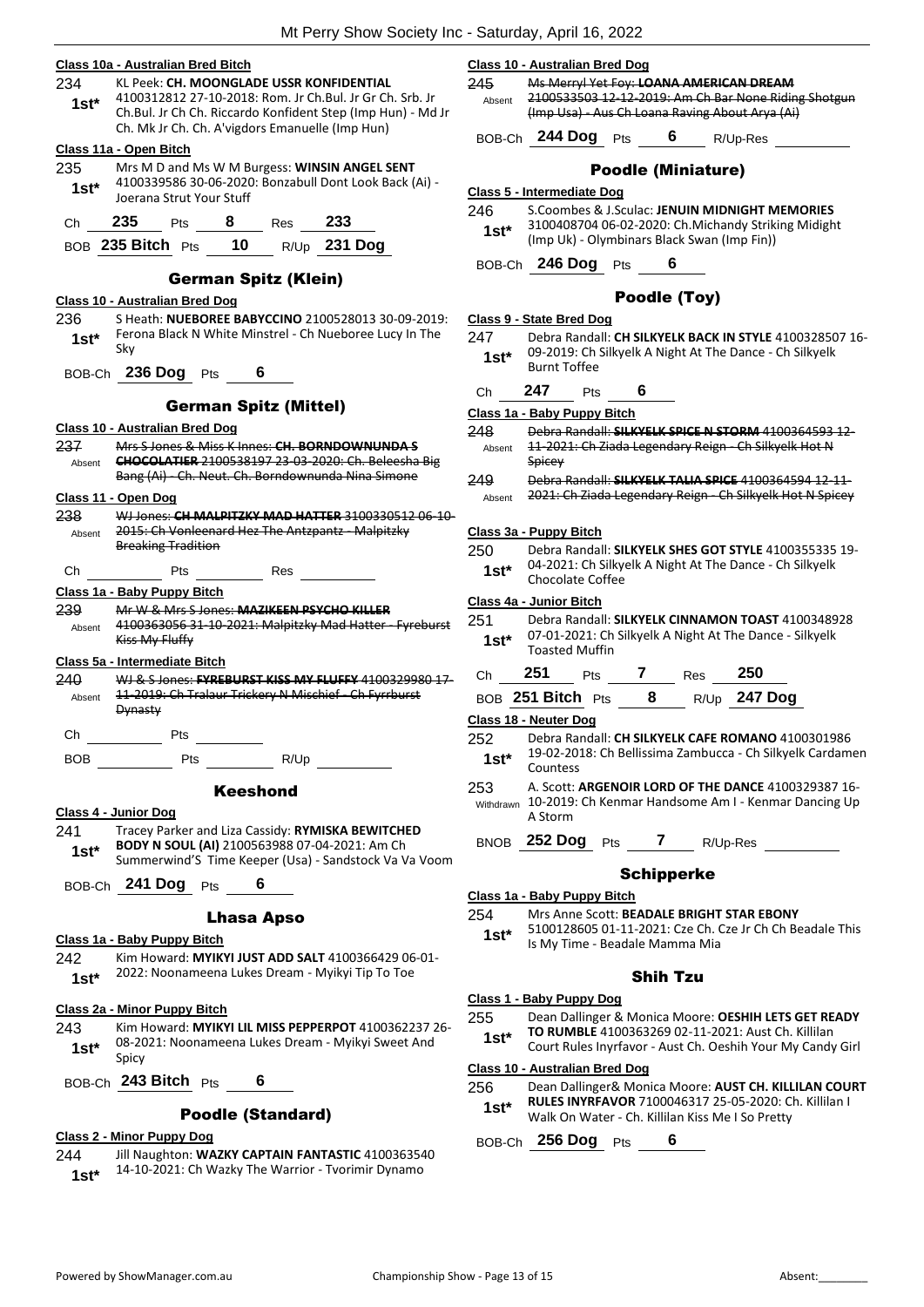# Group 7 - Specials

| Best            | 241       | Keeshond                                                 |
|-----------------|-----------|----------------------------------------------------------|
| Pts: 25         | Soul (AI) | Tracey Parker and Liza Cassidy: Rymiska Bewitched Body N |
| R/Up            | 219       | <b>British Bulldog</b>                                   |
| Pts: 15         |           | Irene Snailham: Snailsbury Gold Rascal                   |
| <b>Baby</b>     | 254       | <b>Schipperke</b>                                        |
|                 |           | Mrs Anne Scott: Beadale Bright Star Ebony                |
| Minor           | 233       | <b>French Bulldog</b>                                    |
|                 |           | Mechelle Mcfadzen: Alangrove Acadiarose                  |
| <b>Puppy</b>    | 225       | <b>Chow Chow</b>                                         |
|                 |           | D & S Simpson: Kuteaz SHE CAN DO MAGIC                   |
| Junior          | 241       | Keeshond                                                 |
|                 | Soul (AI) | Tracey Parker and Liza Cassidy: Rymiska Bewitched Body N |
| <b>Inter</b>    | 223       | <b>Chow Chow</b>                                         |
|                 |           |                                                          |
|                 |           | Shenara Moon: Shendara Goku                              |
| <b>State Br</b> | 247       | Poodle (Toy)                                             |
|                 |           | Debra Randall: Ch Silkyelk Back in Style                 |
| Aus Br          | 226       | <b>Dalmatian</b>                                         |
|                 |           | Ms FEL Darling: Paceaway Happy Go Lucky (AI)             |
| Open            | 235       | <b>French Bulldog</b>                                    |
|                 |           | Mrs M D and Ms W M Burgess: Winsin Angel Sent            |
|                 |           |                                                          |
|                 |           | <b>Neuter</b>                                            |
| <b>Best</b>     | 252       | Poodle (Toy)                                             |
| Pts: 7          |           | Debra Randall: Ch Silkyelk Cafe Romano                   |

| Finish | Absent | 10 |
|--------|--------|----|
|--------|--------|----|